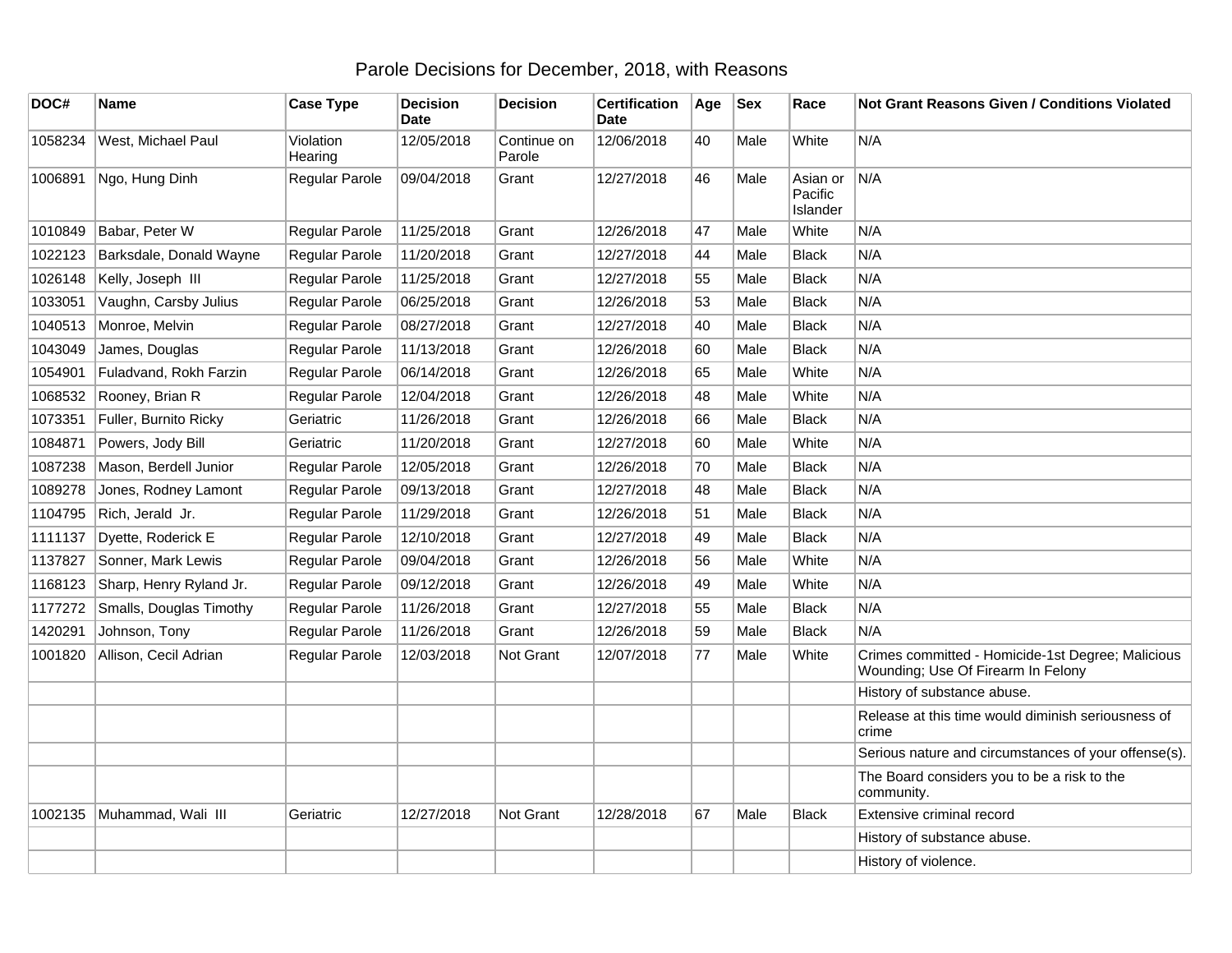| DOC#    | <b>Name</b>                | <b>Case Type</b> | <b>Decision</b><br><b>Date</b> | Decision  | <b>Certification</b><br>Date | Age | <b>Sex</b> | Race         | Not Grant Reasons Given / Conditions Violated                                                                                                         |
|---------|----------------------------|------------------|--------------------------------|-----------|------------------------------|-----|------------|--------------|-------------------------------------------------------------------------------------------------------------------------------------------------------|
| 1002135 | Muhammad, Wali III         | Geriatric        | 12/27/2018                     | Not Grant | 12/28/2018                   | 67  | Male       | <b>Black</b> | Release at this time would diminish seriousness of<br>crime                                                                                           |
|         |                            |                  |                                |           |                              |     |            |              | Your prior failure(s) and/or convictions while under<br>community supervision indicate that you are unlikely<br>to comply with conditions of release. |
| 1002937 | Gooding, Gary Louis        | Regular Parole   | 11/29/2018                     | Not Grant | 12/03/2018                   | 61  | Male       | <b>Black</b> | Crimes committed - Sex Assault, Rape; Sex Assault,<br>Rape; Statutory Burglary                                                                        |
|         |                            |                  |                                |           |                              |     |            |              | Extensive criminal record                                                                                                                             |
| 1004647 | Brock, Tommy               | Regular Parole   | 12/14/2018                     | Not Grant | 12/26/2018                   | 65  | Male       | <b>Black</b> | Extensive criminal record                                                                                                                             |
|         |                            |                  |                                |           |                              |     |            |              | History of violence.                                                                                                                                  |
|         |                            |                  |                                |           |                              |     |            |              | Serious nature and circumstances of your offense(s).                                                                                                  |
|         |                            |                  |                                |           |                              |     |            |              | The Board concludes that you should serve more of<br>your sentence prior to release on parole.                                                        |
|         |                            |                  |                                |           |                              |     |            |              | The Board considers you to be a risk to the<br>community.                                                                                             |
| 1006343 | Hutchinson, Chris Shariff  | Regular Parole   | 12/03/2018                     | Not Grant | 12/07/2018                   | 49  | Male       | <b>Black</b> | Extensive criminal record                                                                                                                             |
|         |                            |                  |                                |           |                              |     |            |              | History of violence.                                                                                                                                  |
|         |                            |                  |                                |           |                              |     |            |              | Release at this time would diminish seriousness of<br>crime                                                                                           |
|         |                            |                  |                                |           |                              |     |            |              | The Board concludes that you should serve more of<br>your sentence prior to release on parole.                                                        |
|         |                            |                  |                                |           |                              |     |            |              | You need to show a longer period of stable<br>adjustment.                                                                                             |
| 1008347 | Wright, Calvin Bernard     | Regular Parole   | 12/05/2018                     | Not Grant | 12/07/2018                   | 63  | Male       | <b>Black</b> | Crimes committed - Sex Assault, Rape; Sex Assault,<br>Rape; Sex Assault, Rape                                                                         |
|         |                            |                  |                                |           |                              |     |            |              | Serious nature and circumstances of your offense(s).                                                                                                  |
|         |                            |                  |                                |           |                              |     |            |              | The Board considers you to be a risk to the<br>community.                                                                                             |
| 1010682 | Johnson, Sheldon Laveil    | Regular Parole   | 12/28/2018                     | Not Grant | 12/28/2018                   | 48  | Male       | <b>Black</b> | Extensive criminal record                                                                                                                             |
|         |                            |                  |                                |           |                              |     |            |              | The Board concludes that you should serve more of<br>your sentence prior to release on parole.                                                        |
|         |                            |                  |                                |           |                              |     |            |              | Your prior failure(s) and/or convictions while under<br>community supervision indicate that you are unlikely<br>to comply with conditions of release. |
| 1011378 | Gruetzmacher, William Gary | Regular Parole   | 11/30/2018                     | Not Grant | 12/03/2018                   | 58  | Male       | White        | Release at this time would diminish seriousness of<br>crime                                                                                           |
|         |                            |                  |                                |           |                              |     |            |              | Serious nature and circumstances of your offense(s).                                                                                                  |
| 1012639 | Epps, Harold Lester II     | Regular Parole   | 12/08/2018                     | Not Grant | 12/11/2018                   | 54  | Male       | Black        | No Interest in Parole                                                                                                                                 |
| 1013342 | Williams, Vance            | Regular Parole   | 12/03/2018                     | Not Grant | 12/07/2018                   | 57  | Male       | <b>Black</b> | Extensive criminal record                                                                                                                             |
|         |                            |                  |                                |           |                              |     |            |              | History of violence.                                                                                                                                  |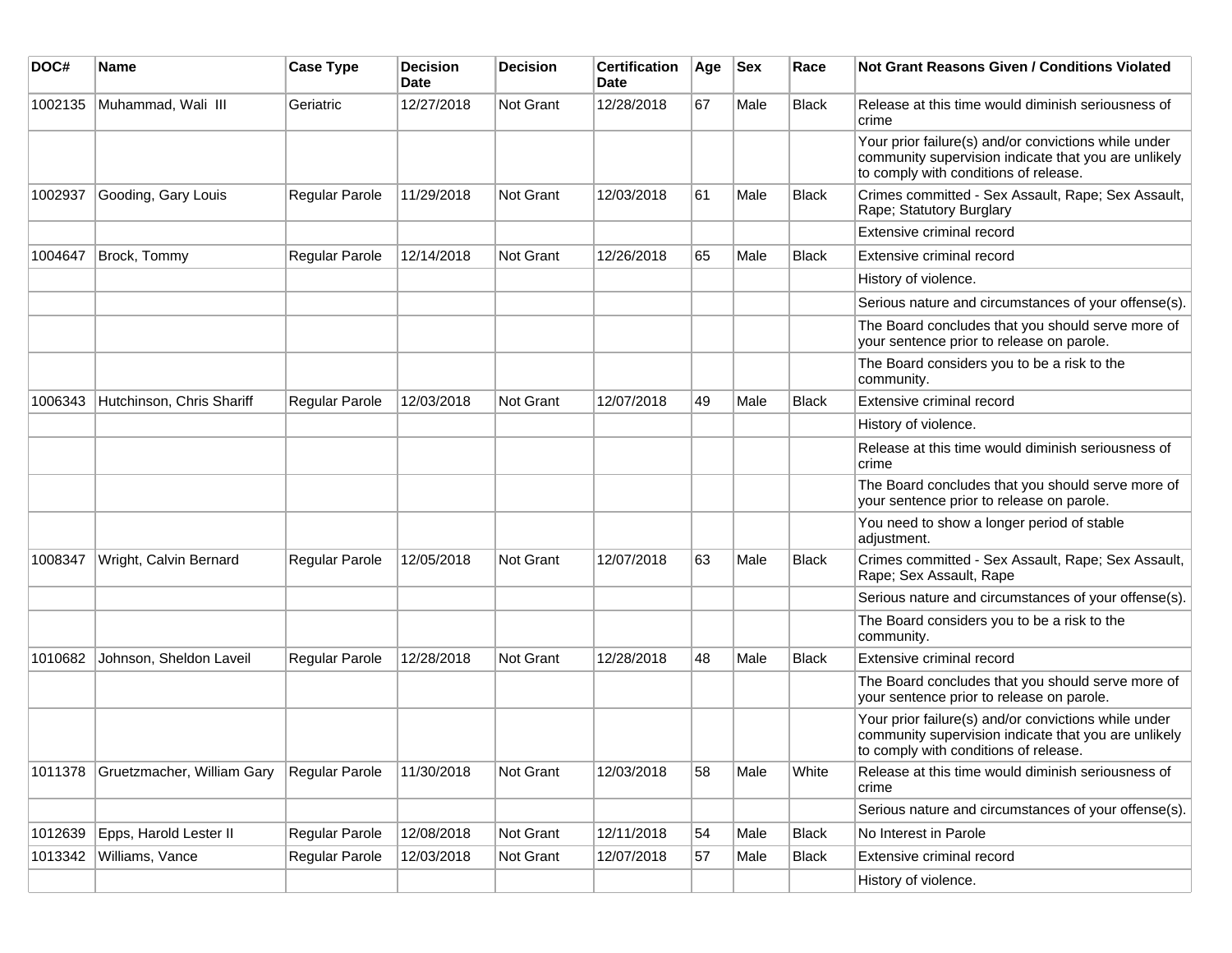| DOC#    | Name                     | <b>Case Type</b> | <b>Decision</b><br><b>Date</b> | <b>Decision</b> | <b>Certification</b><br>Date | Age | <b>Sex</b> | Race         | Not Grant Reasons Given / Conditions Violated                                                                                                         |
|---------|--------------------------|------------------|--------------------------------|-----------------|------------------------------|-----|------------|--------------|-------------------------------------------------------------------------------------------------------------------------------------------------------|
| 1013342 | Williams, Vance          | Regular Parole   | 12/03/2018                     | Not Grant       | 12/07/2018                   | 57  | Male       | Black        | Release at this time would diminish seriousness of<br>crime                                                                                           |
|         |                          |                  |                                |                 |                              |     |            |              | Serious nature and circumstances of your offense(s).                                                                                                  |
|         |                          |                  |                                |                 |                              |     |            |              | The Board concludes that you should serve more of<br>your sentence prior to release on parole.                                                        |
|         |                          |                  |                                |                 |                              |     |            |              | The Board considers you to be a risk to the<br>community.                                                                                             |
|         |                          |                  |                                |                 |                              |     |            |              | Your prior failure(s) and/or convictions while under<br>community supervision indicate that you are unlikely<br>to comply with conditions of release. |
| 1017579 | Medina, Paublo Vega      | Regular Parole   | 12/18/2018                     | Not Grant       | 12/26/2018                   | 59  | Male       | <b>Black</b> | Release at this time would diminish seriousness of<br>crime                                                                                           |
|         |                          |                  |                                |                 |                              |     |            |              | Serious nature and circumstances of your offense(s).                                                                                                  |
|         |                          |                  |                                |                 |                              |     |            |              | Your record of institutional infractions indicates a<br>disregard for rules and that you are not ready to<br>conform to society.                      |
| 1017646 | Beale, James Lee         | Regular Parole   | 12/10/2018                     | Not Grant       | 12/11/2018                   | 68  | Male       | <b>Black</b> | Crimes committed - Sex Assault, Rape; Sex Assault,<br>Rape; Forcible Sodomy                                                                           |
|         |                          |                  |                                |                 |                              |     |            |              | Extensive criminal record                                                                                                                             |
|         |                          |                  |                                |                 |                              |     |            |              | History of violence.                                                                                                                                  |
|         |                          |                  |                                |                 |                              |     |            |              | Serious nature and circumstances of your offense(s).                                                                                                  |
| 1019378 | Brown, David Jr.         | Regular Parole   | 12/03/2018                     | Not Grant       | 12/07/2018                   | 56  | Male       | <b>Black</b> | History of violence.                                                                                                                                  |
|         |                          |                  |                                |                 |                              |     |            |              | Release at this time would diminish seriousness of<br>crime                                                                                           |
|         |                          |                  |                                |                 |                              |     |            |              | Serious nature and circumstances of your offense(s).                                                                                                  |
|         |                          |                  |                                |                 |                              |     |            |              | The Board concludes that you should serve more of<br>your sentence prior to release on parole.                                                        |
|         |                          |                  |                                |                 |                              |     |            |              | The Board considers you to be a risk to the<br>community.                                                                                             |
| 1021518 | Resio, Edward T          | Regular Parole   | 12/04/2018                     | Not Grant       | 12/07/2018                   | 58  | Male       | White        | Crimes committed - Kidnap/Abduct; Sex Assault,<br>Rape; Breaking And Entering                                                                         |
|         |                          |                  |                                |                 |                              |     |            |              | Extensive criminal record                                                                                                                             |
|         |                          |                  |                                |                 |                              |     |            |              | Release at this time would diminish seriousness of<br>crime                                                                                           |
|         |                          |                  |                                |                 |                              |     |            |              | Serious nature and circumstances of your offense(s).                                                                                                  |
| 1021578 | Robinson, Kenneth Eugene | Regular Parole   | 12/14/2018                     | Not Grant       | 12/26/2018                   | 46  | Male       | Black        | Crimes committed - Sex Assault, Rape; Forcible<br>Sodomy; Forcible Sodomy                                                                             |
|         |                          |                  |                                |                 |                              |     |            |              | Release at this time would diminish seriousness of<br>crime                                                                                           |
|         |                          |                  |                                |                 |                              |     |            |              | Serious nature and circumstances of your offense(s).                                                                                                  |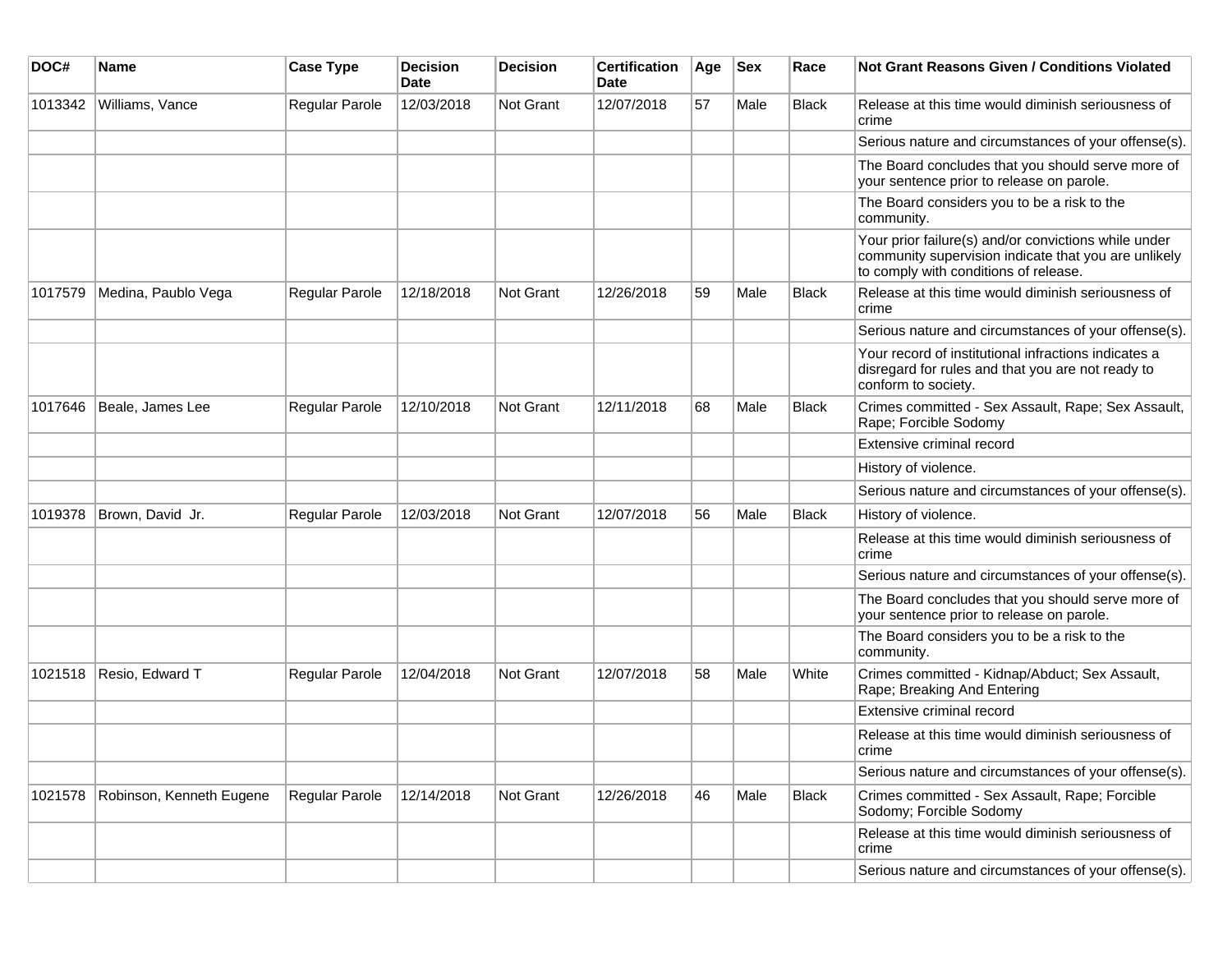| DOC#    | Name                      | <b>Case Type</b> | <b>Decision</b><br><b>Date</b> | <b>Decision</b>  | <b>Certification</b><br>Date | Age | <b>Sex</b> | Race         | <b>Not Grant Reasons Given / Conditions Violated</b>                                                                                                  |
|---------|---------------------------|------------------|--------------------------------|------------------|------------------------------|-----|------------|--------------|-------------------------------------------------------------------------------------------------------------------------------------------------------|
| 1021578 | Robinson, Kenneth Eugene  | Regular Parole   | 12/14/2018                     | <b>Not Grant</b> | 12/26/2018                   | 46  | Male       | <b>Black</b> | The Board concludes that you should serve more of<br>your sentence prior to release on parole.                                                        |
|         |                           |                  |                                |                  |                              |     |            |              | The Board considers you to be a risk to the<br>community.                                                                                             |
| 1022461 | Ballentine, John Frederic | Geriatric        | 12/04/2018                     | <b>Not Grant</b> | 12/07/2018                   | 60  | Male       | White        | Extensive criminal record                                                                                                                             |
|         |                           |                  |                                |                  |                              |     |            |              | Release at this time would diminish seriousness of<br>crime                                                                                           |
|         |                           |                  |                                |                  |                              |     |            |              | Serious nature and circumstances of your offense(s).                                                                                                  |
| 1023811 | Gardner, Michael          | Geriatric        | 12/05/2018                     | <b>Not Grant</b> | 12/07/2018                   | 61  | Male       | <b>Black</b> | Crimes committed - Robbery: On Or Near Street;<br>Assault: Malicious, Victim Severely Injured; Drugs:<br>Possess Sch I Or li                          |
|         |                           |                  |                                |                  |                              |     |            |              | Extensive criminal record                                                                                                                             |
|         |                           |                  |                                |                  |                              |     |            |              | History of substance abuse.                                                                                                                           |
|         |                           |                  |                                |                  |                              |     |            |              | History of violence.                                                                                                                                  |
|         |                           |                  |                                |                  |                              |     |            |              | Release at this time would diminish seriousness of<br>crime                                                                                           |
|         |                           |                  |                                |                  |                              |     |            |              | Your prior failure(s) and/or convictions while under<br>community supervision indicate that you are unlikely<br>to comply with conditions of release. |
| 1031220 | Egan, Edward James        | Geriatric        | 11/29/2018                     | <b>Not Grant</b> | 12/03/2018                   | 68  | Male       | White        | Crimes committed - Sex Assault, Rape; Penetrate<br>W/Inanimate Object; Forcible Sodomy                                                                |
|         |                           |                  |                                |                  |                              |     |            |              | Extensive criminal record                                                                                                                             |
|         |                           |                  |                                |                  |                              |     |            |              | Release at this time would diminish seriousness of<br>crime                                                                                           |
|         |                           |                  |                                |                  |                              |     |            |              | Serious nature and circumstances of your offense(s).                                                                                                  |
| 1032630 | Lester, Randall Posey     | Regular Parole   | 12/18/2018                     | Not Grant        | 12/26/2018                   | 69  | Male       | White        | Release at this time would diminish seriousness of<br>crime                                                                                           |
|         |                           |                  |                                |                  |                              |     |            |              | Serious nature and circumstances of your offense(s).                                                                                                  |
|         |                           |                  |                                |                  |                              |     |            |              | The Board concludes that you should serve more of<br>your sentence prior to release on parole.                                                        |
|         |                           |                  |                                |                  |                              |     |            |              | The Board considers you to be a risk to the<br>community.                                                                                             |
| 1035306 | Allder, David Lynn        | Geriatric        | 11/30/2018                     | <b>Not Grant</b> | 12/03/2018                   | 62  | Male       | White        | Crimes committed - Abduction: To Gain Pecuniary<br>Benefit (Extortion); Robbery; Larc-Grand                                                           |
|         |                           |                  |                                |                  |                              |     |            |              | Extensive criminal record                                                                                                                             |
|         |                           |                  |                                |                  |                              |     |            |              | Serious nature and circumstances of your offense(s).                                                                                                  |
|         |                           |                  |                                |                  |                              |     |            |              | The Board considers you to be a risk to the<br>community.                                                                                             |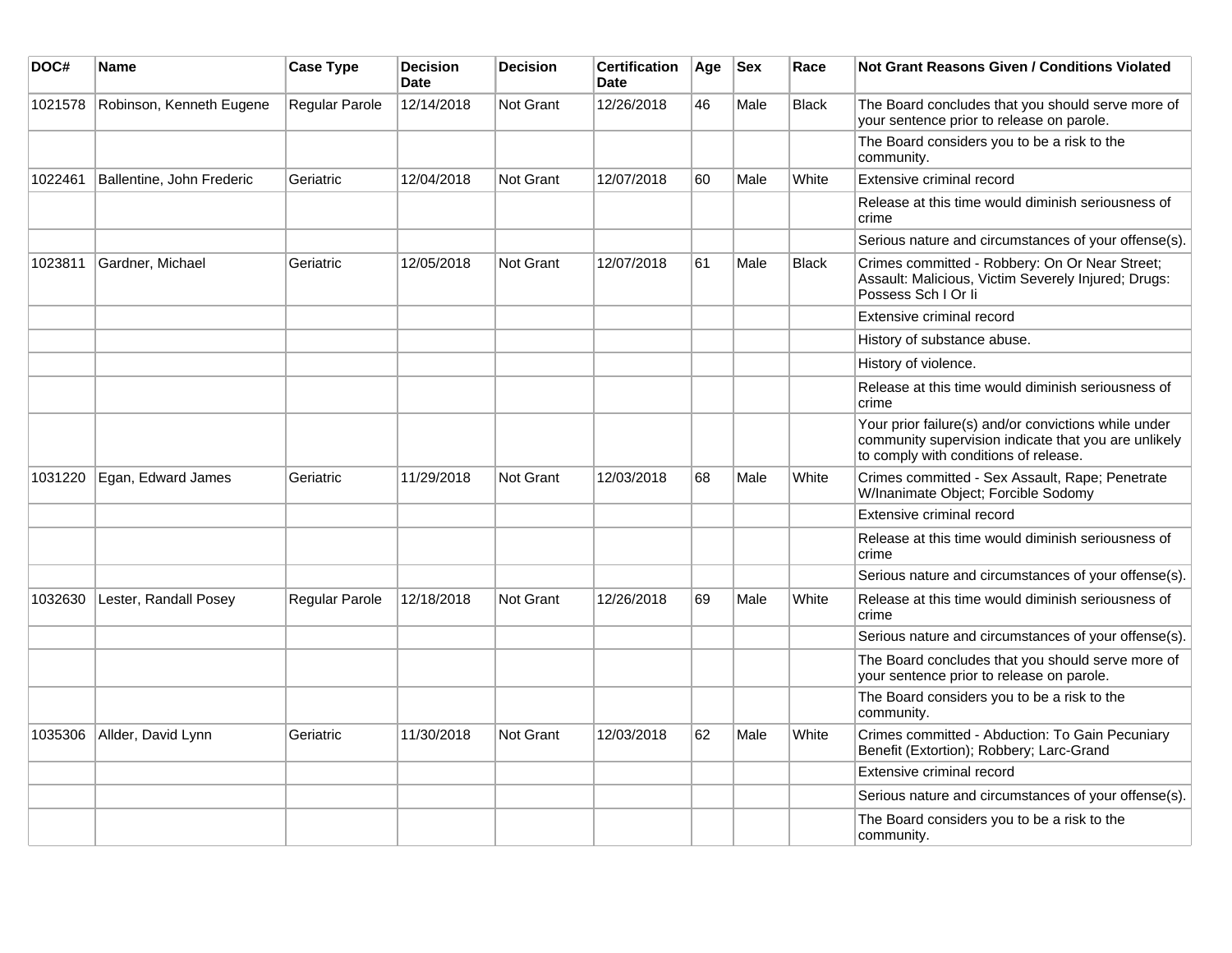| DOC#    | Name                    | <b>Case Type</b> | <b>Decision</b><br>Date | <b>Decision</b>  | <b>Certification</b><br>Date | Age | <b>Sex</b> | Race         | <b>Not Grant Reasons Given / Conditions Violated</b>                                                                                                  |
|---------|-------------------------|------------------|-------------------------|------------------|------------------------------|-----|------------|--------------|-------------------------------------------------------------------------------------------------------------------------------------------------------|
| 1035306 | Allder, David Lynn      | Geriatric        | 11/30/2018              | Not Grant        | 12/03/2018                   | 62  | Male       | White        | Your prior failure(s) and/or convictions while under<br>community supervision indicate that you are unlikely<br>to comply with conditions of release. |
| 1038229 | Powers, Ronald William  | Regular Parole   | 12/05/2018              | Not Grant        | 12/07/2018                   | 59  | Male       | White        | Conviction of a new crime while incarcerated                                                                                                          |
|         |                         |                  |                         |                  |                              |     |            |              | Crimes committed - Homicide-1st Degree; Felonious<br>Injury Corr Employee                                                                             |
|         |                         |                  |                         |                  |                              |     |            |              | Extensive criminal record                                                                                                                             |
|         |                         |                  |                         |                  |                              |     |            |              | Release at this time would diminish seriousness of<br>crime                                                                                           |
|         |                         |                  |                         |                  |                              |     |            |              | Serious nature and circumstances of your offense(s).                                                                                                  |
| 1044722 | Kirkland, William Henry | Geriatric        | 12/20/2018              | <b>Not Grant</b> | 12/26/2018                   | 65  | Male       | <b>Black</b> | Crimes committed - Homicide-2Nd-Degree                                                                                                                |
|         |                         |                  |                         |                  |                              |     |            |              | Release at this time would diminish seriousness of<br>crime                                                                                           |
|         |                         |                  |                         |                  |                              |     |            |              | The Board concludes that you should serve more of<br>your sentence prior to release on parole.                                                        |
| 1046338 | Guffey, Paul Douglas    | Geriatric        | 12/10/2018              | Not Grant        | 12/11/2018                   | 68  | Male       | White        | History of violence.                                                                                                                                  |
|         |                         |                  |                         |                  |                              |     |            |              | Release at this time would diminish seriousness of<br>crime                                                                                           |
|         |                         |                  |                         |                  |                              |     |            |              | Serious nature and circumstances of your offense(s).                                                                                                  |
|         |                         |                  |                         |                  |                              |     |            |              | The Board concludes that you should serve more of<br>your sentence prior to release on parole.                                                        |
|         |                         |                  |                         |                  |                              |     |            |              | The Board considers you to be a risk to the<br>community.                                                                                             |
| 1050132 | Nelson, Armar Rashad    | Regular Parole   | 12/05/2018              | Not Grant        | 12/07/2018                   | 43  | Male       | <b>Black</b> | Considering your offense and your institutional<br>records, the Board concludes that you should serve<br>more of your sentence before being paroled.  |
|         |                         |                  |                         |                  |                              |     |            |              | Serious nature and circumstances of your offense(s).                                                                                                  |
|         |                         |                  |                         |                  |                              |     |            |              | Your prior failure(s) and/or convictions while under<br>community supervision indicate that you are unlikely<br>to comply with conditions of release. |
| 1050992 | Heflin, William Matthew | Regular Parole   | 12/10/2018              | <b>Not Grant</b> | 12/11/2018                   | 51  | Male       | White        | Crimes committed - Robbery; Breaking And<br>Entering; Breaking And Entering                                                                           |
|         |                         |                  |                         |                  |                              |     |            |              | Extensive criminal record                                                                                                                             |
|         |                         |                  |                         |                  |                              |     |            |              | Serious nature and circumstances of your offense(s).                                                                                                  |
|         |                         |                  |                         |                  |                              |     |            |              | The Board considers you to be a risk to the<br>community.                                                                                             |
|         |                         |                  |                         |                  |                              |     |            |              | Your record of institutional infractions indicates a<br>disregard for rules and that you are not ready to<br>conform to society.                      |
| 1052921 | Williams, Barry Beroan  | Regular Parole   | 12/05/2018              | Not Grant        | 12/07/2018                   | 50  | Male       | Black        | History of violence.                                                                                                                                  |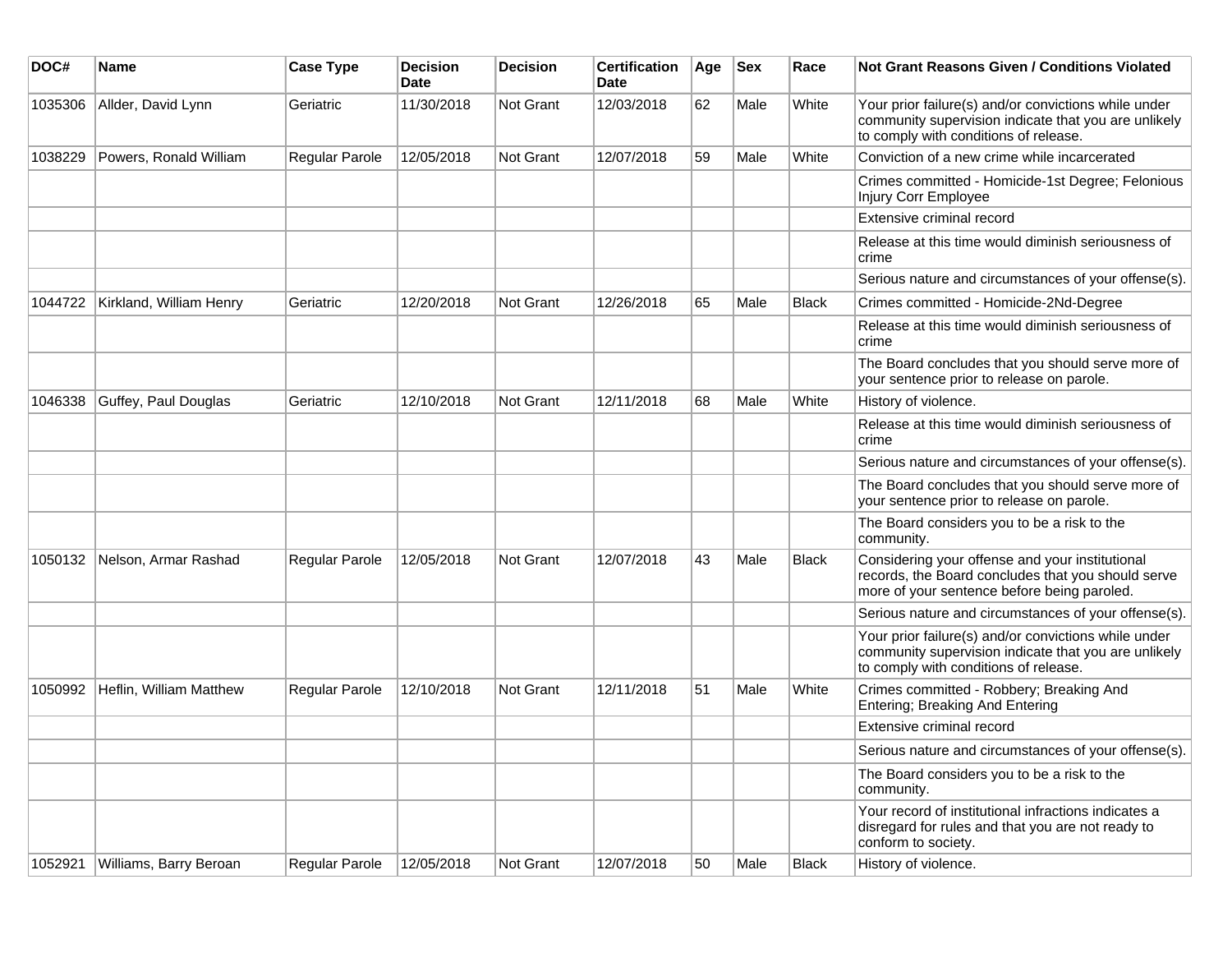| DOC#    | <b>Name</b>              | <b>Case Type</b>      | <b>Decision</b><br><b>Date</b> | <b>Decision</b>  | <b>Certification</b><br><b>Date</b> | Age | <b>Sex</b> | Race         | <b>Not Grant Reasons Given / Conditions Violated</b>                                                                                                  |
|---------|--------------------------|-----------------------|--------------------------------|------------------|-------------------------------------|-----|------------|--------------|-------------------------------------------------------------------------------------------------------------------------------------------------------|
| 1052921 | Williams, Barry Beroan   | Regular Parole        | 12/05/2018                     | Not Grant        | 12/07/2018                          | 50  | Male       | <b>Black</b> | Release at this time would diminish seriousness of<br>crime                                                                                           |
|         |                          |                       |                                |                  |                                     |     |            |              | Serious nature and circumstances of your offense(s).                                                                                                  |
|         |                          |                       |                                |                  |                                     |     |            |              | Your prior failure(s) and/or convictions while under<br>community supervision indicate that you are unlikely<br>to comply with conditions of release. |
|         |                          |                       |                                |                  |                                     |     |            |              | Your record of institutional infractions indicates a<br>disregard for rules and that you are not ready to<br>conform to society.                      |
| 1055698 | Bowling, Thomas Franklin | <b>Board Review</b>   | 12/16/2018                     | Not Grant        | 12/26/2018                          | 48  | Male       | <b>Black</b> | Release at this time would diminish seriousness of<br>crime                                                                                           |
|         |                          |                       |                                |                  |                                     |     |            |              | Serious nature and circumstances of your offense(s).                                                                                                  |
|         |                          |                       |                                |                  |                                     |     |            |              | The Board concludes that you should serve more of<br>your sentence prior to release on parole.                                                        |
| 1056604 | Devore, James Wilson     | <b>Regular Parole</b> | 12/16/2018                     | Not Grant        | 12/26/2018                          | 52  | Male       | White        | Crimes committed - Breaking And Entering; Breaking<br>And Entering; Breaking And Entering                                                             |
|         |                          |                       |                                |                  |                                     |     |            |              | Serious nature and circumstances of your offense(s).                                                                                                  |
|         |                          |                       |                                |                  |                                     |     |            |              | The Board concludes that you should serve more of<br>your sentence prior to release on parole.                                                        |
| 1059019 | Hinojosa, Gerardo        | Regular Parole        | 12/28/2018                     | <b>Not Grant</b> | 12/28/2018                          | 61  | Male       | White        | Crimes committed - Homicide-Capital                                                                                                                   |
|         |                          |                       |                                |                  |                                     |     |            |              | Release at this time would diminish seriousness of<br>crime                                                                                           |
|         |                          |                       |                                |                  |                                     |     |            |              | Serious nature and circumstances of your offense(s).                                                                                                  |
| 1059483 | Hagy, William Ray Jr.    | Regular Parole        | 12/10/2018                     | <b>Not Grant</b> | 12/11/2018                          | 58  | Male       | White        | History of violence.                                                                                                                                  |
|         |                          |                       |                                |                  |                                     |     |            |              | Release at this time would diminish seriousness of<br>crime                                                                                           |
|         |                          |                       |                                |                  |                                     |     |            |              | Serious nature and circumstances of your offense(s).                                                                                                  |
|         |                          |                       |                                |                  |                                     |     |            |              | The Board considers you to be a risk to the<br>community.                                                                                             |
| 1060397 | Albright, Robert Lewis   | <b>Regular Parole</b> | 12/05/2018                     | Not Grant        | 12/07/2018                          | 56  | Male       | White        | Release at this time would diminish seriousness of<br>crime                                                                                           |
|         |                          |                       |                                |                  |                                     |     |            |              | Serious nature and circumstances of your offense(s).                                                                                                  |
| 1061842 | Humphrey, Lionel William | Regular Parole        | 12/22/2018                     | Not Grant        | 12/26/2018                          | 72  | Male       | <b>Black</b> | No Interest in Parole                                                                                                                                 |
| 1063002 | Moore, Dale C            | Geriatric             | 12/18/2018                     | <b>Not Grant</b> | 12/26/2018                          | 61  | Male       | White        | Crimes committed - Indecent Exposure; Indecent<br>Liberties; Contrib Deling Minor                                                                     |
|         |                          |                       |                                |                  |                                     |     |            |              | Extensive criminal record                                                                                                                             |
|         |                          |                       |                                |                  |                                     |     |            |              | Release at this time would diminish seriousness of<br>crime                                                                                           |
|         |                          |                       |                                |                  |                                     |     |            |              | Serious nature and circumstances of your offense(s).                                                                                                  |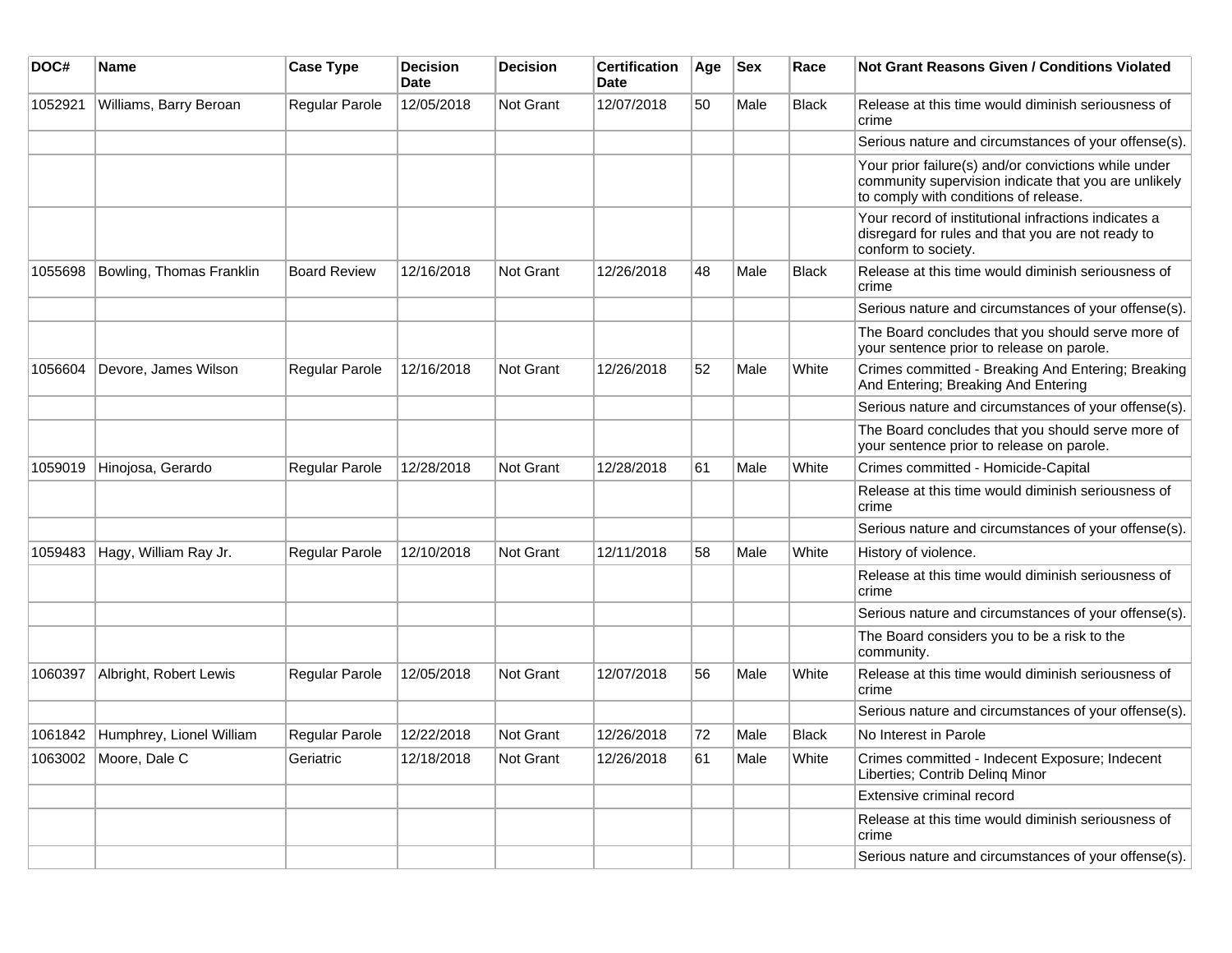| DOC#    | <b>Name</b>             | <b>Case Type</b>      | <b>Decision</b><br><b>Date</b> | <b>Decision</b>  | <b>Certification</b><br><b>Date</b> | Age | <b>Sex</b> | Race         | <b>Not Grant Reasons Given / Conditions Violated</b>                                                                                                  |
|---------|-------------------------|-----------------------|--------------------------------|------------------|-------------------------------------|-----|------------|--------------|-------------------------------------------------------------------------------------------------------------------------------------------------------|
| 1063002 | Moore, Dale C           | Geriatric             | 12/18/2018                     | <b>Not Grant</b> | 12/26/2018                          | 61  | Male       | White        | The Board considers you to be a risk to the<br>community.                                                                                             |
|         |                         |                       |                                |                  |                                     |     |            |              | Your prior failure(s) and/or convictions while under<br>community supervision indicate that you are unlikely<br>to comply with conditions of release. |
| 1064337 | Hyslop, Anthony Bernard | Regular Parole        | 12/04/2018                     | Not Grant        | 12/07/2018                          | 57  | Male       | <b>Black</b> | Release at this time would diminish seriousness of<br>crime                                                                                           |
|         |                         |                       |                                |                  |                                     |     |            |              | Serious nature and circumstances of your offense(s).                                                                                                  |
|         |                         |                       |                                |                  |                                     |     |            |              | The Board concludes that you should serve more of<br>your sentence prior to release on parole.                                                        |
| 1067045 | Bullock, Jesse Scott    | Regular Parole        | 12/14/2018                     | <b>Not Grant</b> | 12/26/2018                          | 55  | Male       | White        | Considering your offense and your institutional<br>records, the Board concludes that you should serve<br>more of your sentence before being paroled.  |
|         |                         |                       |                                |                  |                                     |     |            |              | History of substance abuse.                                                                                                                           |
|         |                         |                       |                                |                  |                                     |     |            |              | Release at this time would diminish seriousness of<br>crime                                                                                           |
|         |                         |                       |                                |                  |                                     |     |            |              | You need to show a longer period of stable<br>adjustment.                                                                                             |
| 1068705 | White, Tyrone           | <b>Regular Parole</b> | 12/06/2018                     | <b>Not Grant</b> | 12/11/2018                          | 64  | Male       | <b>Black</b> | History of violence.                                                                                                                                  |
|         |                         |                       |                                |                  |                                     |     |            |              | Release at this time would diminish seriousness of<br>crime                                                                                           |
|         |                         |                       |                                |                  |                                     |     |            |              | The Board concludes that you should serve more of<br>your sentence prior to release on parole.                                                        |
|         |                         |                       |                                |                  |                                     |     |            |              | The Board considers you to be a risk to the<br>community.                                                                                             |
| 1068866 | Az Allah, Born Asiatic  | <b>Regular Parole</b> | 12/14/2018                     | Not Grant        | 12/26/2018                          | 54  | Male       | <b>Black</b> | Extensive criminal record                                                                                                                             |
|         |                         |                       |                                |                  |                                     |     |            |              | History of violence.                                                                                                                                  |
|         |                         |                       |                                |                  |                                     |     |            |              | Release at this time would diminish seriousness of<br>crime                                                                                           |
|         |                         |                       |                                |                  |                                     |     |            |              | Serious nature and circumstances of your offense(s).                                                                                                  |
|         |                         |                       |                                |                  |                                     |     |            |              | The Board concludes that you should serve more of<br>your sentence prior to release on parole.                                                        |
| 1069461 | Thacker, Danny Ray      | <b>Regular Parole</b> | 12/10/2018                     | <b>Not Grant</b> | 12/11/2018                          | 68  | Male       | White        | Crimes committed - Homicide-1st Degree;<br>Kidnap/Abduct; Malicious Wounding                                                                          |
|         |                         |                       |                                |                  |                                     |     |            |              | Extensive criminal record                                                                                                                             |
|         |                         |                       |                                |                  |                                     |     |            |              | History of violence.                                                                                                                                  |
|         |                         |                       |                                |                  |                                     |     |            |              | Release at this time would diminish seriousness of<br>crime                                                                                           |
|         |                         |                       |                                |                  |                                     |     |            |              | Serious nature and circumstances of your offense(s).                                                                                                  |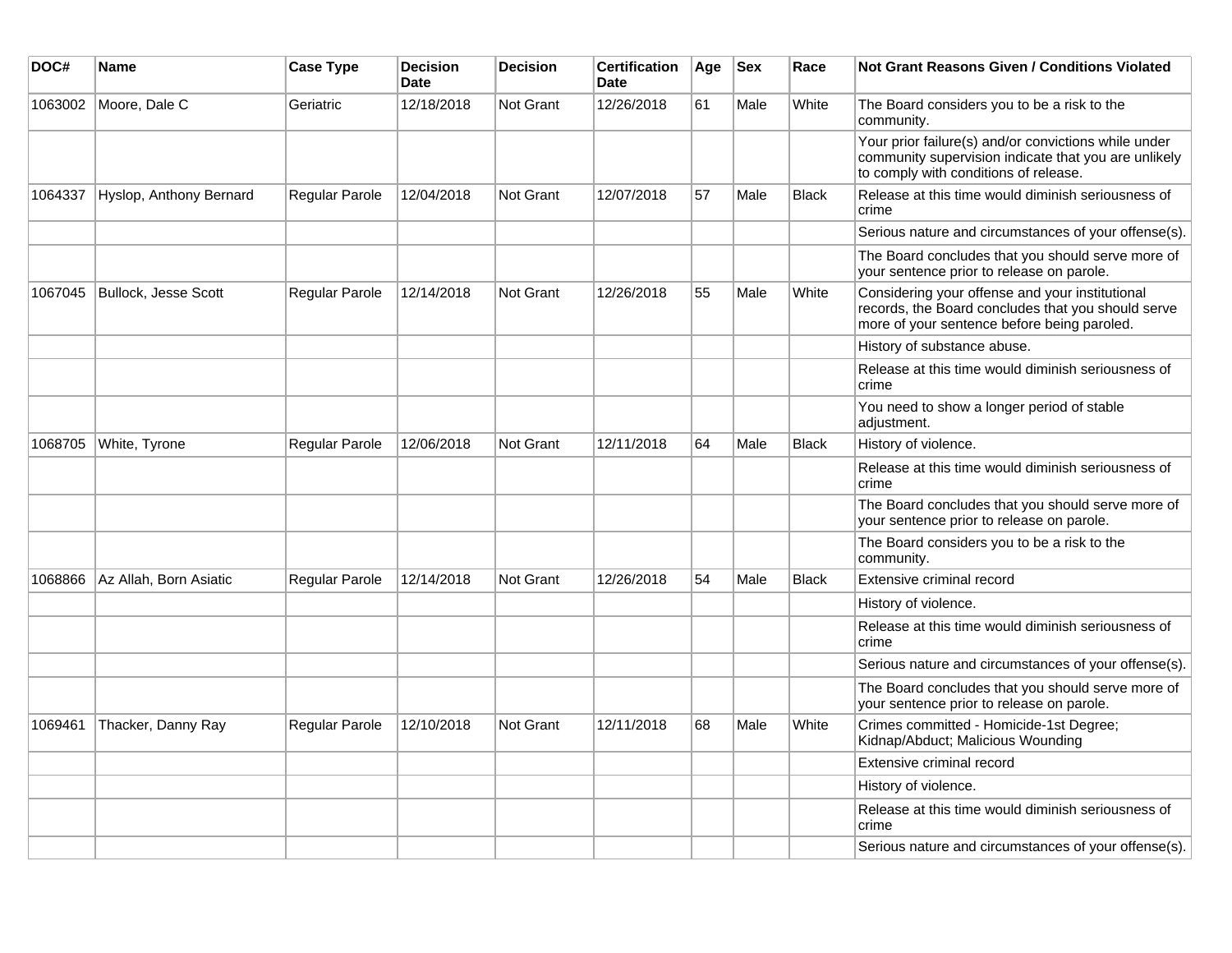| DOC#    | Name                                    | <b>Case Type</b>      | <b>Decision</b><br>Date | <b>Decision</b> | <b>Certification</b><br>Date | Age | <b>Sex</b> | Race         | Not Grant Reasons Given / Conditions Violated                                                                                                        |
|---------|-----------------------------------------|-----------------------|-------------------------|-----------------|------------------------------|-----|------------|--------------|------------------------------------------------------------------------------------------------------------------------------------------------------|
| 1069461 | Thacker, Danny Ray                      | Regular Parole        | 12/10/2018              | Not Grant       | 12/11/2018                   | 68  | Male       | White        | The Board concludes that you should serve more of<br>your sentence prior to release on parole.                                                       |
| 1072032 | Perry, Calvin                           | Geriatric             | 12/16/2018              | Not Grant       | 12/26/2018                   | 60  | Male       | <b>Black</b> | Extensive criminal record                                                                                                                            |
|         |                                         |                       |                         |                 |                              |     |            |              | Serious nature and circumstances of your offense(s).                                                                                                 |
|         |                                         |                       |                         |                 |                              |     |            |              | The Board considers you to be a risk to the<br>community.                                                                                            |
| 1075456 | Johnson, Maurice C                      | Regular Parole        | 12/20/2018              | Not Grant       | 12/26/2018                   | 52  | Male       | <b>Black</b> | Considering your offense and your institutional<br>records, the Board concludes that you should serve<br>more of your sentence before being paroled. |
|         |                                         |                       |                         |                 |                              |     |            |              | Crimes committed - Abduct-No Ransom Or Asslt;<br>Abduct-No Ransom Or Asslt; Sex Assault, Rape                                                        |
|         |                                         |                       |                         |                 |                              |     |            |              | Serious nature and circumstances of your offense(s).                                                                                                 |
|         |                                         |                       |                         |                 |                              |     |            |              | The Board concludes that you should serve more of<br>your sentence prior to release on parole.                                                       |
| 1075871 | Isaan, Ayatollah Akiemi<br>Annur Rashid | Regular Parole        | 12/21/2018              | Not Grant       | 12/26/2018                   | 65  | Male       | <b>Black</b> | Conviction of a new crime while incarcerated                                                                                                         |
|         |                                         |                       |                         |                 |                              |     |            |              | Crimes committed - Homicide-1st Degree; Homicide-<br>1st Degree; Assault                                                                             |
|         |                                         |                       |                         |                 |                              |     |            |              | Extensive criminal record                                                                                                                            |
|         |                                         |                       |                         |                 |                              |     |            |              | History of violence.                                                                                                                                 |
|         |                                         |                       |                         |                 |                              |     |            |              | Release at this time would diminish seriousness of<br>crime                                                                                          |
|         |                                         |                       |                         |                 |                              |     |            |              | Serious nature and circumstances of your offense(s).                                                                                                 |
| 1079992 | Vaughan, Christopher<br>Columbus        | Geriatric             | 12/27/2018              | Not Grant       | 12/28/2018                   | 63  | Male       | Black        | Crimes committed - Penetrate W/Inanimate Object;<br>Forcible Sodomy                                                                                  |
|         |                                         |                       |                         |                 |                              |     |            |              | Release at this time would diminish seriousness of<br>crime                                                                                          |
|         |                                         |                       |                         |                 |                              |     |            |              | Serious nature and circumstances of your offense(s).                                                                                                 |
|         |                                         |                       |                         |                 |                              |     |            |              | The Board concludes that you should serve more of<br>your sentence prior to release on parole.                                                       |
|         |                                         |                       |                         |                 |                              |     |            |              | The Board considers you to be a risk to the<br>community.                                                                                            |
| 1082655 | Harrell, Michael Deangelo               | <b>Regular Parole</b> | 11/30/2018              | Not Grant       | 12/03/2018                   | 48  | Male       | <b>Black</b> | Release at this time would diminish seriousness of<br>crime                                                                                          |
|         |                                         |                       |                         |                 |                              |     |            |              | Serious nature and circumstances of your offense(s).                                                                                                 |
| 1085150 | Brown, Willie                           | Geriatric             | 12/10/2018              | Not Grant       | 12/11/2018                   | 63  | Male       | Black        | Considering your offense and your institutional<br>records, the Board concludes that you should serve<br>more of your sentence before being paroled. |
|         |                                         |                       |                         |                 |                              |     |            |              | Crimes committed - Abduct-No Ransom Or Asslt;<br>Abduct-No Ransom Or Asslt; Robbery                                                                  |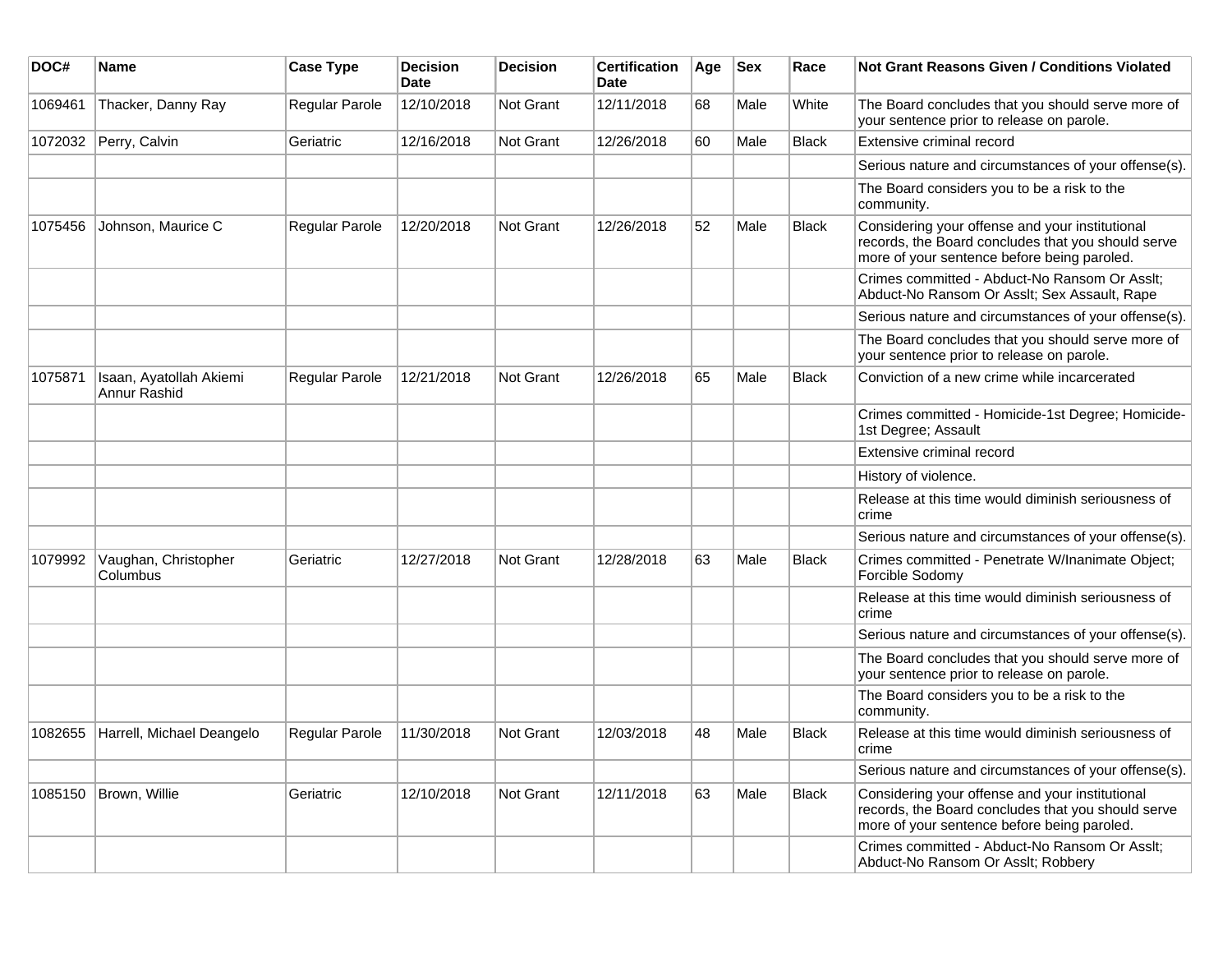| DOC#    | <b>Name</b>          | <b>Case Type</b> | <b>Decision</b><br><b>Date</b> | <b>Decision</b>  | <b>Certification</b><br><b>Date</b> | Age | <b>Sex</b> | Race         | <b>Not Grant Reasons Given / Conditions Violated</b>                                                                                                    |
|---------|----------------------|------------------|--------------------------------|------------------|-------------------------------------|-----|------------|--------------|---------------------------------------------------------------------------------------------------------------------------------------------------------|
| 1085150 | Brown, Willie        | Geriatric        | 12/10/2018                     | <b>Not Grant</b> | 12/11/2018                          | 63  | Male       | <b>Black</b> | Serious nature and circumstances of your offense(s).                                                                                                    |
|         |                      |                  |                                |                  |                                     |     |            |              | Your record of institutional infractions indicates a<br>disregard for rules and that you are not ready to<br>conform to society.                        |
| 1087954 | Abbitt, Richard L    | Regular Parole   | 11/29/2018                     | Not Grant        | 12/03/2018                          | 55  | Male       | <b>Black</b> | Release at this time would diminish seriousness of<br>crime                                                                                             |
|         |                      |                  |                                |                  |                                     |     |            |              | Serious nature and circumstances of your offense(s).                                                                                                    |
|         |                      |                  |                                |                  |                                     |     |            |              | The Board considers you to be a risk to the<br>community.                                                                                               |
| 1088731 | Wyatt, Dale Victor   | Regular Parole   | 12/14/2018                     | <b>Not Grant</b> | 12/26/2018                          | 50  | Male       | <b>Black</b> | Considering your offense and your institutional<br>records, the Board concludes that you should serve<br>more of your sentence before being paroled.    |
|         |                      |                  |                                |                  |                                     |     |            |              | Conviction of a new crime while incarcerated                                                                                                            |
|         |                      |                  |                                |                  |                                     |     |            |              | Extensive criminal record                                                                                                                               |
|         |                      |                  |                                |                  |                                     |     |            |              | History of violence.                                                                                                                                    |
|         |                      |                  |                                |                  |                                     |     |            |              | Release at this time would diminish seriousness of<br>crime                                                                                             |
|         |                      |                  |                                |                  |                                     |     |            |              | Serious nature and circumstances of your offense(s).                                                                                                    |
|         |                      |                  |                                |                  |                                     |     |            |              | The Board concludes that you should serve more of<br>your sentence prior to release on parole.                                                          |
| 1093836 | Mcgilvary, Frederick | Regular Parole   | 12/04/2018                     | <b>Not Grant</b> | 12/04/2018                          | 63  | Male       | <b>Black</b> | Considering your offense and your institutional<br>records, the Board concludes that you should serve<br>more of your sentence before being paroled.    |
|         |                      |                  |                                |                  |                                     |     |            |              | Conviction of a new crime while incarcerated                                                                                                            |
|         |                      |                  |                                |                  |                                     |     |            |              | History of substance abuse.                                                                                                                             |
|         |                      |                  |                                |                  |                                     |     |            |              | Serious nature and circumstances of your offense(s).                                                                                                    |
|         |                      |                  |                                |                  |                                     |     |            |              | The Board concludes that you should serve more of<br>your sentence prior to release on parole.                                                          |
| 1094389 | Linder, Timothy      | Regular Parole   | 11/29/2018                     | <b>Not Grant</b> | 12/03/2018                          | 57  | Male       | White        | Crimes committed - Sodomy: By Force Or Victim<br>Helplessness; Sodomy: By Force Or Victim<br>Helplessness; Indecent Liberties: W/Child By<br>Parent/Etc |
|         |                      |                  |                                |                  |                                     |     |            |              | History of substance abuse.                                                                                                                             |
|         |                      |                  |                                |                  |                                     |     |            |              | History of violence.                                                                                                                                    |
|         |                      |                  |                                |                  |                                     |     |            |              | Release at this time would diminish seriousness of<br>crime                                                                                             |
|         |                      |                  |                                |                  |                                     |     |            |              | Serious nature and circumstances of your offense(s).                                                                                                    |
|         |                      |                  |                                |                  |                                     |     |            |              | The Board concludes that you should serve more of<br>your sentence prior to release on parole.                                                          |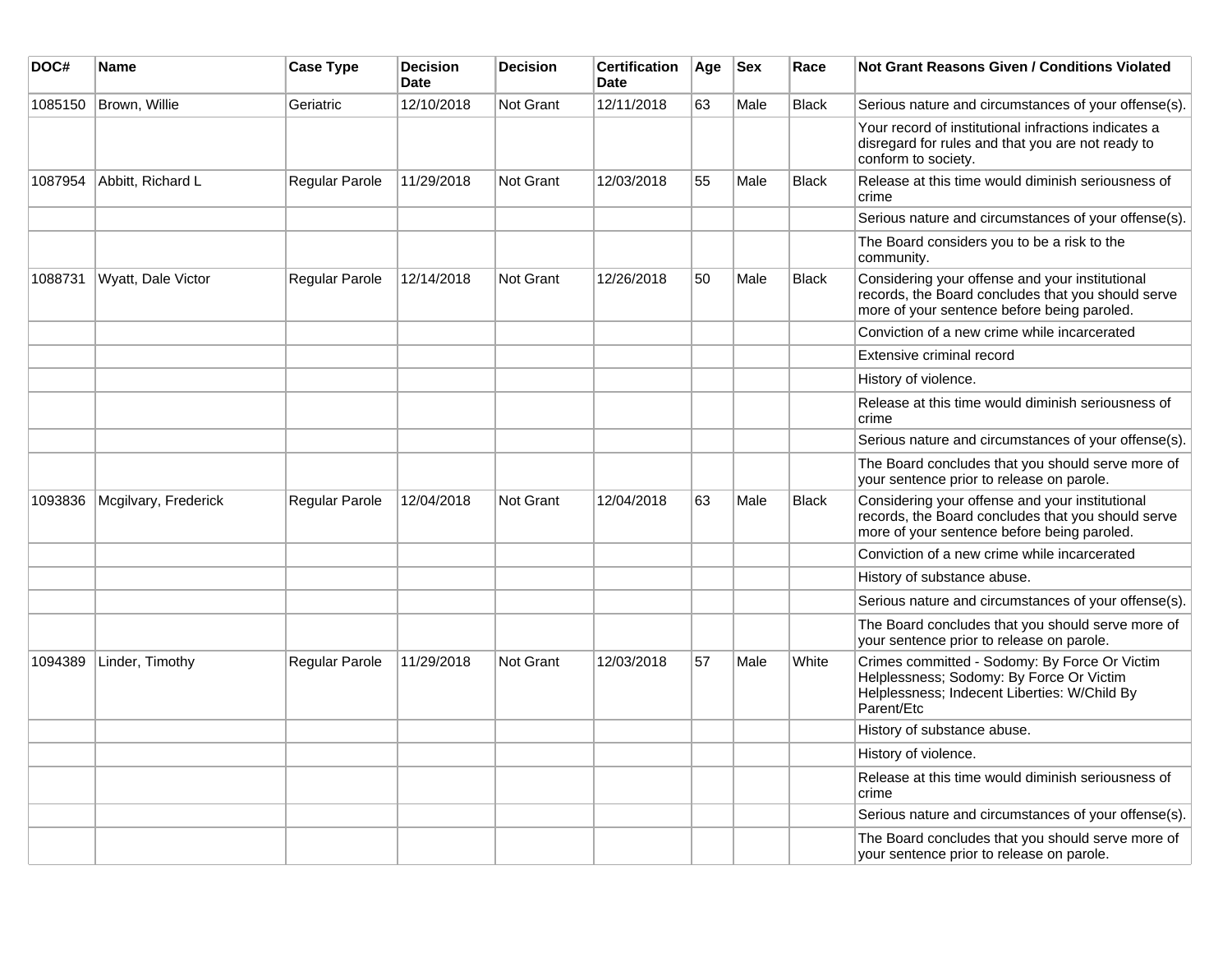| DOC#    | <b>Name</b>               | <b>Case Type</b> | Decision<br><b>Date</b> | <b>Decision</b>  | <b>Certification</b><br>Date | Age | $ $ Sex | Race         | <b>Not Grant Reasons Given / Conditions Violated</b>                                                                                                 |
|---------|---------------------------|------------------|-------------------------|------------------|------------------------------|-----|---------|--------------|------------------------------------------------------------------------------------------------------------------------------------------------------|
| 1094389 | Linder, Timothy           | Regular Parole   | 11/29/2018              | <b>Not Grant</b> | 12/03/2018                   | 57  | Male    | White        | The Board considers you to be a risk to the<br>community.                                                                                            |
| 1097079 | Nelson, Tyrone            | Regular Parole   | 12/16/2018              | Not Grant        | 12/26/2018                   | 59  | Male    | <b>Black</b> | Considering your offense and your institutional<br>records, the Board concludes that you should serve<br>more of your sentence before being paroled. |
|         |                           |                  |                         |                  |                              |     |         |              | Conviction of a new crime while incarcerated                                                                                                         |
|         |                           |                  |                         |                  |                              |     |         |              | Extensive criminal record                                                                                                                            |
|         |                           |                  |                         |                  |                              |     |         |              | History of violence.                                                                                                                                 |
|         |                           |                  |                         |                  |                              |     |         |              | Release at this time would diminish seriousness of<br>crime                                                                                          |
|         |                           |                  |                         |                  |                              |     |         |              | You need to show a longer period of stable<br>adjustment.                                                                                            |
| 1102185 | Jackson, Joseph Ray       | Regular Parole   | 12/06/2018              | <b>Not Grant</b> | 12/11/2018                   | 69  | Male    | White        | Crimes committed - Kidnap/Abduct; Sex Assault,<br>Rape; Forcible Sodomy                                                                              |
|         |                           |                  |                         |                  |                              |     |         |              | History of violence.                                                                                                                                 |
|         |                           |                  |                         |                  |                              |     |         |              | Release at this time would diminish seriousness of<br>crime                                                                                          |
|         |                           |                  |                         |                  |                              |     |         |              | The Board concludes that you should serve more of<br>your sentence prior to release on parole.                                                       |
| 1108548 | Winston, John Donnell III | Regular Parole   | 12/05/2018              | Not Grant        | 12/07/2018                   | 56  | Male    | <b>Black</b> | Considering your offense and your institutional<br>records, the Board concludes that you should serve<br>more of your sentence before being paroled. |
|         |                           |                  |                         |                  |                              |     |         |              | Crimes committed - Heroin-Possess; Cocaine-<br>Possess; Cocaine-Possess                                                                              |
|         |                           |                  |                         |                  |                              |     |         |              | Release at this time would diminish seriousness of<br>crime                                                                                          |
|         |                           |                  |                         |                  |                              |     |         |              | The Board concludes that you should serve more of<br>your sentence prior to release on parole.                                                       |
|         |                           |                  |                         |                  |                              |     |         |              | The Board considers you to be a risk to the<br>community.                                                                                            |
|         |                           |                  |                         |                  |                              |     |         |              | You need to show a longer period of stable<br>adjustment.                                                                                            |
| 1112051 | Clemson, James Andrew     | Geriatric        | 12/11/2018              | <b>Not Grant</b> | 12/26/2018                   | 61  | Male    | White        | Crimes committed - Aggravated Sexual Battery;<br>Possess Sawed-Off Shotgun                                                                           |
|         |                           |                  |                         |                  |                              |     |         |              | Release at this time would diminish seriousness of<br>crime                                                                                          |
|         |                           |                  |                         |                  |                              |     |         |              | The Board considers you to be a risk to the<br>community.                                                                                            |
| 1116448 | Easter, Melvin            | Regular Parole   | 12/10/2018              | Not Grant        | 12/11/2018                   | 65  | Male    | White        | Crimes committed - Homicide-1st Degree                                                                                                               |
|         |                           |                  |                         |                  |                              |     |         |              | Release at this time would diminish seriousness of<br>crime                                                                                          |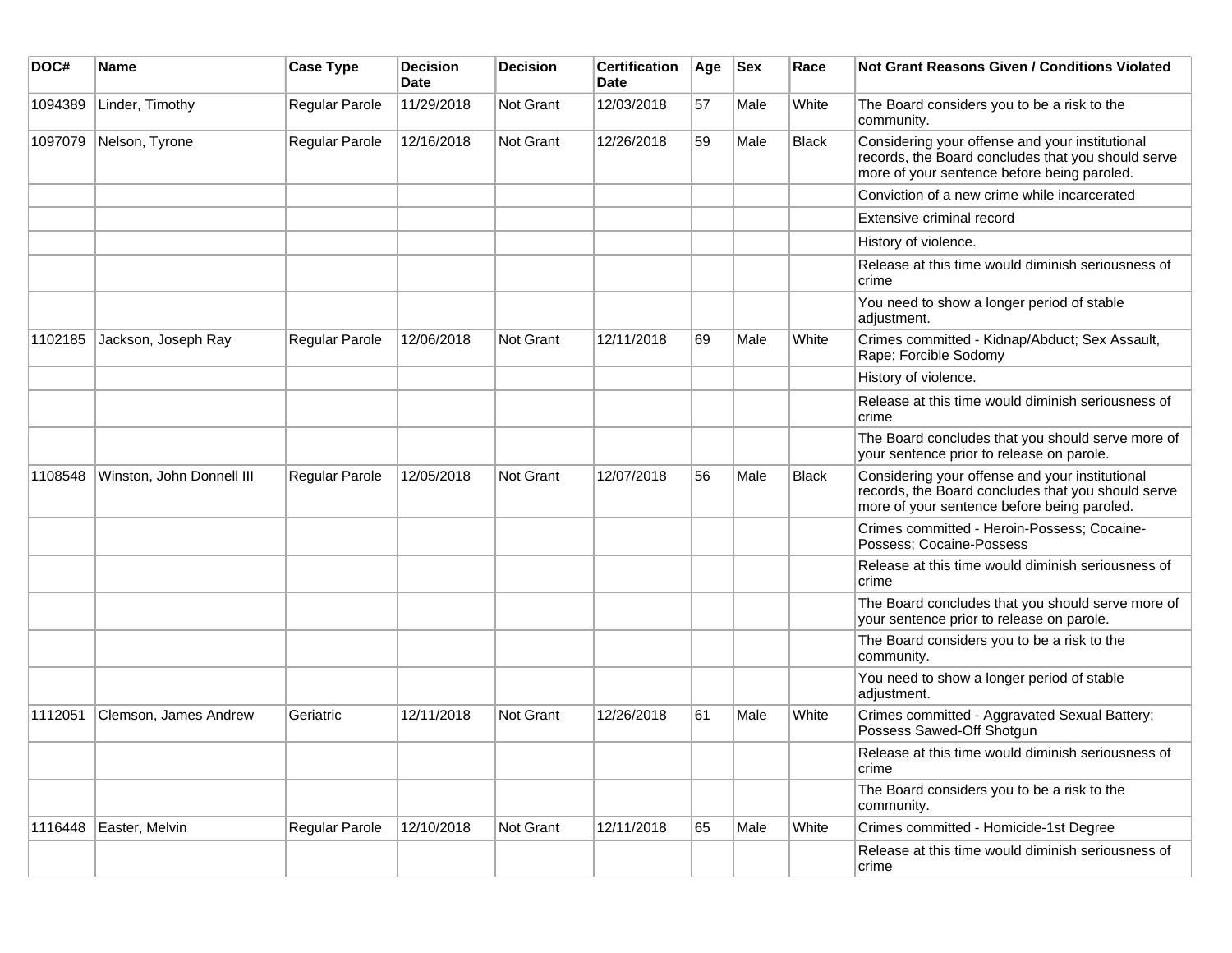| DOC#    | <b>Name</b>                  | <b>Case Type</b> | <b>Decision</b><br><b>Date</b> | <b>Decision</b> | <b>Certification</b><br>Date | Age | <b>Sex</b> | Race         | <b>Not Grant Reasons Given / Conditions Violated</b>                                                                                                  |
|---------|------------------------------|------------------|--------------------------------|-----------------|------------------------------|-----|------------|--------------|-------------------------------------------------------------------------------------------------------------------------------------------------------|
| 1116448 | Easter, Melvin               | Regular Parole   | 12/10/2018                     | Not Grant       | 12/11/2018                   | 65  | Male       | White        | Serious nature and circumstances of your offense(s).                                                                                                  |
|         |                              |                  |                                |                 |                              |     |            |              | The Board considers you to be a risk to the<br>community.                                                                                             |
| 1117522 | Hughes, Michael Wayne        | Regular Parole   | 12/14/2018                     | Not Grant       | 12/20/2018                   | 45  | Male       | White        | Crimes committed - Robbery: Business; Burglarious<br>Tools: Possession Of; Breaking And Entering                                                      |
|         |                              |                  |                                |                 |                              |     |            |              | Extensive criminal record                                                                                                                             |
|         |                              |                  |                                |                 |                              |     |            |              | The Board considers you to be a risk to the<br>community.                                                                                             |
|         |                              |                  |                                |                 |                              |     |            |              | You need to show a longer period of stable<br>adjustment.                                                                                             |
|         |                              |                  |                                |                 |                              |     |            |              | Your prior failure(s) and/or convictions while under<br>community supervision indicate that you are unlikely<br>to comply with conditions of release. |
|         |                              |                  |                                |                 |                              |     |            |              | Your record indicates a serious disregard for the<br>property rights of others.                                                                       |
| 1118098 | Beatty, Bryan Keith          | Regular Parole   | 11/29/2018                     | Not Grant       | 12/03/2018                   | 51  | Male       | <b>Black</b> | Considering your offense and your institutional<br>records, the Board concludes that you should serve<br>more of your sentence before being paroled.  |
|         |                              |                  |                                |                 |                              |     |            |              | Conviction of a new crime while incarcerated                                                                                                          |
|         |                              |                  |                                |                 |                              |     |            |              | Extensive criminal record                                                                                                                             |
|         |                              |                  |                                |                 |                              |     |            |              | History of violence.                                                                                                                                  |
|         |                              |                  |                                |                 |                              |     |            |              | Release at this time would diminish seriousness of<br>crime                                                                                           |
|         |                              |                  |                                |                 |                              |     |            |              | Serious nature and circumstances of your offense(s).                                                                                                  |
|         |                              |                  |                                |                 |                              |     |            |              | The Board concludes that you should serve more of<br>your sentence prior to release on parole.                                                        |
|         |                              |                  |                                |                 |                              |     |            |              | You need to show a longer period of stable<br>adjustment.                                                                                             |
| 1118661 | <b>Bassett, Samuel Louis</b> | Regular Parole   | 12/16/2018                     | Not Grant       | 12/26/2018                   | 54  | Male       | <b>Black</b> | Extensive criminal record                                                                                                                             |
|         |                              |                  |                                |                 |                              |     |            |              | History of substance abuse.                                                                                                                           |
|         |                              |                  |                                |                 |                              |     |            |              | Release at this time would diminish seriousness of<br>crime                                                                                           |
|         |                              |                  |                                |                 |                              |     |            |              | Serious nature and circumstances of your offense(s).                                                                                                  |
|         |                              |                  |                                |                 |                              |     |            |              | The Board concludes that you should serve more of<br>your sentence prior to release on parole.                                                        |
|         |                              |                  |                                |                 |                              |     |            |              | You need to show a longer period of stable<br>adjustment.                                                                                             |
|         |                              |                  |                                |                 |                              |     |            |              | Your prior failure(s) and/or convictions while under<br>community supervision indicate that you are unlikely<br>to comply with conditions of release. |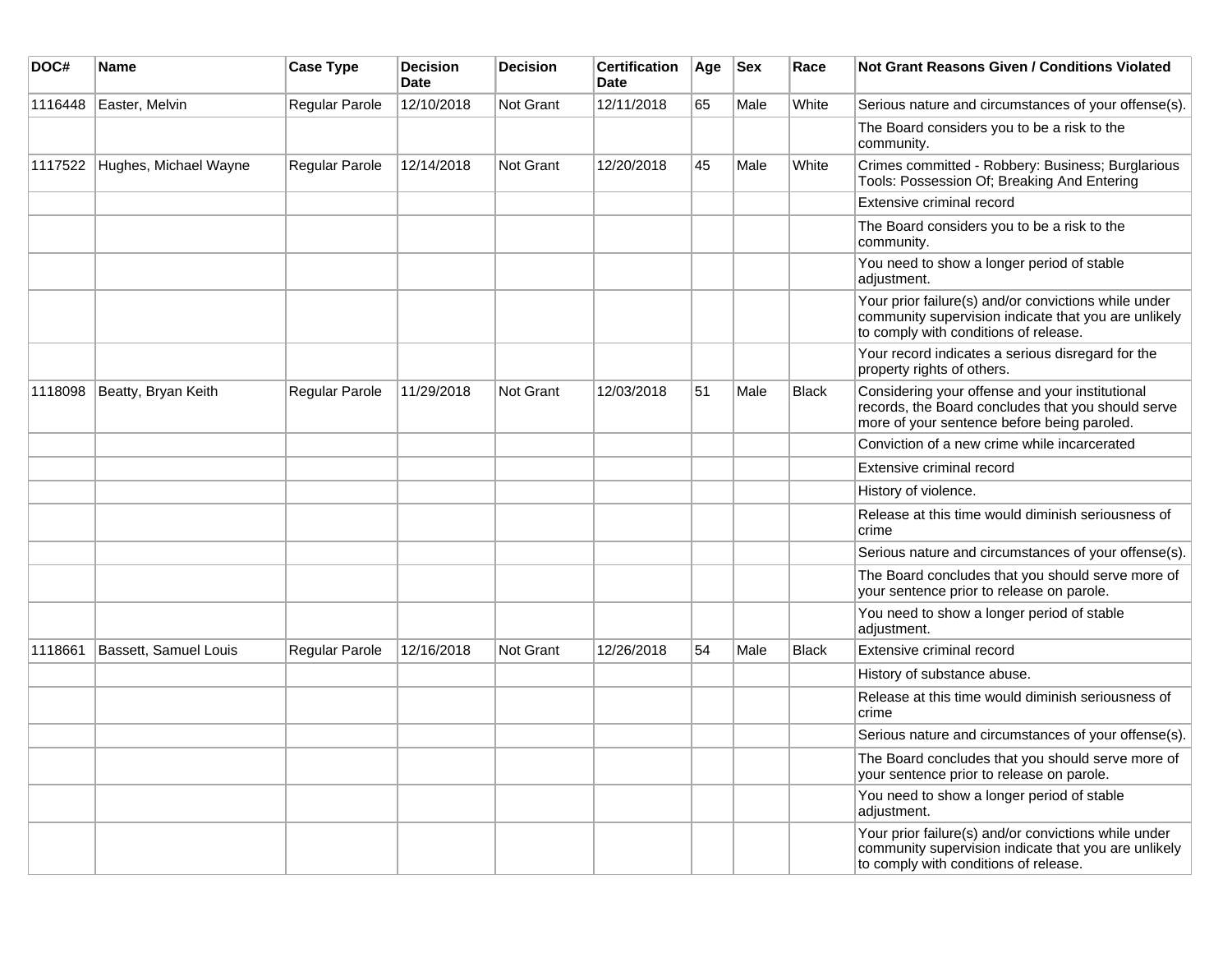| DOC#    | Name                    | <b>Case Type</b>      | <b>Decision</b><br><b>Date</b> | <b>Decision</b>  | <b>Certification</b><br>Date | Age | <b>Sex</b> | Race         | <b>Not Grant Reasons Given / Conditions Violated</b>                                                                                                  |
|---------|-------------------------|-----------------------|--------------------------------|------------------|------------------------------|-----|------------|--------------|-------------------------------------------------------------------------------------------------------------------------------------------------------|
| 1120275 | White, Marcus Aurelius  | Regular Parole        | 11/30/2018                     | <b>Not Grant</b> | 12/03/2018                   | 43  | Male       | <b>Black</b> | Extensive criminal record                                                                                                                             |
|         |                         |                       |                                |                  |                              |     |            |              | Serious nature and circumstances of your offense(s).                                                                                                  |
|         |                         |                       |                                |                  |                              |     |            |              | The Board concludes that you should serve more of<br>your sentence prior to release on parole.                                                        |
|         |                         |                       |                                |                  |                              |     |            |              | Your prior failure(s) and/or convictions while under<br>community supervision indicate that you are unlikely<br>to comply with conditions of release. |
| 1120322 | Brown, Edward           | Regular Parole        | 11/30/2018                     | <b>Not Grant</b> | 12/04/2018                   | 81  | Male       | <b>Black</b> | Crimes committed - Homicide-1st Degree; Homicide-<br>1st Degree; Homicide-1st Degree                                                                  |
|         |                         |                       |                                |                  |                              |     |            |              | Release at this time would diminish seriousness of<br>crime                                                                                           |
|         |                         |                       |                                |                  |                              |     |            |              | Serious nature and circumstances of your offense(s).                                                                                                  |
|         |                         |                       |                                |                  |                              |     |            |              | The Board considers you to be a risk to the<br>community.                                                                                             |
| 1122896 | Hill, Norman            | Regular Parole        | 12/10/2018                     | <b>Not Grant</b> | 12/11/2018                   | 57  | Male       | <b>Black</b> | Conviction of a new crime while incarcerated                                                                                                          |
|         |                         |                       |                                |                  |                              |     |            |              | Crimes committed - Homicide-1st Degree; Burglary;<br>Burglary                                                                                         |
|         |                         |                       |                                |                  |                              |     |            |              | Extensive criminal record                                                                                                                             |
|         |                         |                       |                                |                  |                              |     |            |              | History of violence.                                                                                                                                  |
|         |                         |                       |                                |                  |                              |     |            |              | Poor institutional adjustment (for example,<br>motivation/attitude, unfavorable reports, lack of<br>program involvement, etc.)                        |
|         |                         |                       |                                |                  |                              |     |            |              | Serious nature and circumstances of your offense(s).                                                                                                  |
| 1124130 | Wirtz, Robert Patrick   | <b>Regular Parole</b> | 12/05/2018                     | <b>Not Grant</b> | 12/07/2018                   | 64  | Male       | White        | History of violence.                                                                                                                                  |
|         |                         |                       |                                |                  |                              |     |            |              | Release at this time would diminish seriousness of<br>crime                                                                                           |
|         |                         |                       |                                |                  |                              |     |            |              | Serious nature and circumstances of your offense(s).                                                                                                  |
|         |                         |                       |                                |                  |                              |     |            |              | The Board concludes that you should serve more of<br>your sentence prior to release on parole.                                                        |
| 1124529 | Moore, Randy R          | <b>Regular Parole</b> | 12/22/2018                     | Not Grant        | 12/26/2018                   | 46  | Male       | <b>Black</b> | No Interest in Parole                                                                                                                                 |
| 1128941 | Couch, William Ross     | Regular Parole        | 12/11/2018                     | <b>Not Grant</b> | 12/26/2018                   | 58  | Male       | <b>Black</b> | Crimes committed - Abduction: By Force,<br>Intimidation Or Deception; Sex Assault, Rape; Sex<br>Assault, Rape                                         |
|         |                         |                       |                                |                  |                              |     |            |              | Serious nature and circumstances of your offense(s).                                                                                                  |
|         |                         |                       |                                |                  |                              |     |            |              | The Board considers you to be a risk to the<br>community.                                                                                             |
| 1129567 | Medley, Richard Garland | Geriatric             | 12/27/2018                     | <b>Not Grant</b> | 12/28/2018                   | 62  | Male       | White        | Crimes committed - Kidnap/Abduct; Sex Assault,<br>Rape; Malicious Wounding                                                                            |
|         |                         |                       |                                |                  |                              |     |            |              | Release at this time would diminish seriousness of<br>crime                                                                                           |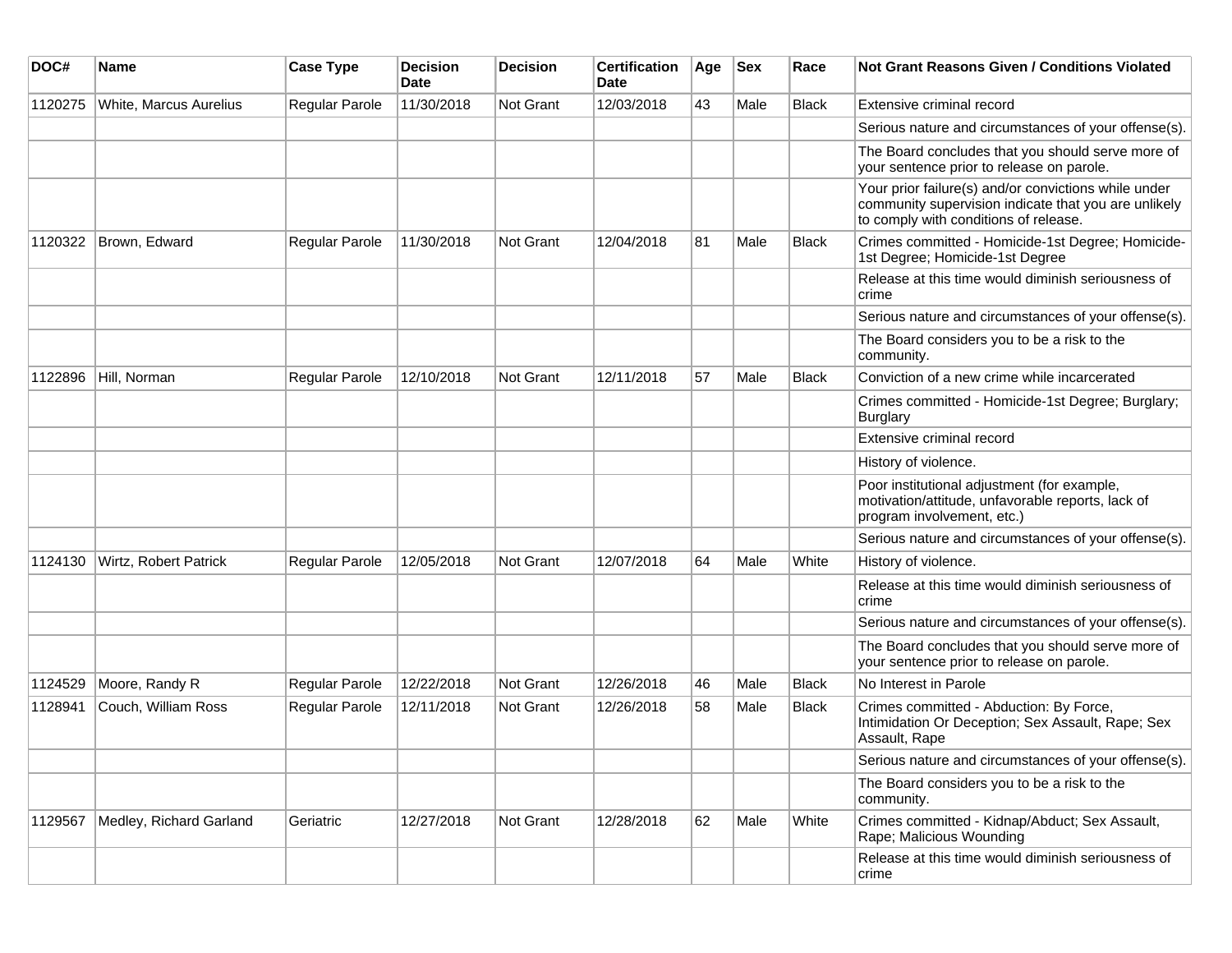| DOC#    | <b>Name</b>             | <b>Case Type</b>      | <b>Decision</b><br>Date | <b>Decision</b>  | <b>Certification</b><br>Date | Age | <b>Sex</b> | Race  | <b>Not Grant Reasons Given / Conditions Violated</b>                                                                                                  |
|---------|-------------------------|-----------------------|-------------------------|------------------|------------------------------|-----|------------|-------|-------------------------------------------------------------------------------------------------------------------------------------------------------|
| 1129567 | Medley, Richard Garland | Geriatric             | 12/27/2018              | <b>Not Grant</b> | 12/28/2018                   | 62  | Male       | White | Serious nature and circumstances of your offense(s).                                                                                                  |
|         |                         |                       |                         |                  |                              |     |            |       | The Board concludes that you should serve more of<br>your sentence prior to release on parole.                                                        |
|         |                         |                       |                         |                  |                              |     |            |       | The Board considers you to be a risk to the<br>community.                                                                                             |
| 1131263 | Gary, Antonio Valentine | <b>Regular Parole</b> | 12/03/2018              | <b>Not Grant</b> | 12/07/2018                   | 57  | Male       | Black | Crimes committed - Robbery; Robbery: On Or Near<br>Street; (Conspiracy) Robbery: On Or Near Street                                                    |
|         |                         |                       |                         |                  |                              |     |            |       | Extensive criminal record                                                                                                                             |
|         |                         |                       |                         |                  |                              |     |            |       | History of violence.                                                                                                                                  |
|         |                         |                       |                         |                  |                              |     |            |       | Release at this time would diminish seriousness of<br>crime                                                                                           |
|         |                         |                       |                         |                  |                              |     |            |       | Your prior failure(s) and/or convictions while under<br>community supervision indicate that you are unlikely<br>to comply with conditions of release. |
| 1139133 | Fisher, Bruce           | Regular Parole        | 12/19/2018              | <b>Not Grant</b> | 12/26/2018                   | 57  | Male       | White | No Interest in Parole                                                                                                                                 |
| 1140071 | Smith, Robert F         | <b>Regular Parole</b> | 12/10/2018              | <b>Not Grant</b> | 12/11/2018                   | 63  | Male       | White | Crimes committed - Kidnap/Abduct; Kidnap/Abduct;<br>Aiding And Abetting Rape                                                                          |
|         |                         |                       |                         |                  |                              |     |            |       | Release at this time would diminish seriousness of<br>crime                                                                                           |
|         |                         |                       |                         |                  |                              |     |            |       | Serious nature and circumstances of your offense(s).                                                                                                  |
| 1142227 | Edwards, Jonathan Louis | <b>Regular Parole</b> | 12/04/2018              | Not Grant        | 12/07/2018                   | 60  | Male       | Black | Crimes committed - Homicide-1st Degree; Sex<br>Assault, Rape; Forcible Sodomy                                                                         |
|         |                         |                       |                         |                  |                              |     |            |       | Release at this time would diminish seriousness of<br>crime                                                                                           |
|         |                         |                       |                         |                  |                              |     |            |       | The Board considers you to be a risk to the<br>community.                                                                                             |
|         |                         |                       |                         |                  |                              |     |            |       | Your prior failure(s) and/or convictions while under<br>community supervision indicate that you are unlikely<br>to comply with conditions of release. |
| 1147416 | Gammon, Christopher Lee | <b>Regular Parole</b> | 12/04/2018              | Not Grant        | 12/07/2018                   | 40  | Male       | White | Release at this time would diminish seriousness of<br>crime                                                                                           |
|         |                         |                       |                         |                  |                              |     |            |       | The Board concludes that you should serve more of<br>your sentence prior to release on parole.                                                        |
| 1147541 | Asbury, Milton Ray      | <b>Regular Parole</b> | 12/18/2018              | <b>Not Grant</b> | 12/26/2018                   | 49  | Male       | White | Considering your offense and your institutional<br>records, the Board concludes that you should serve<br>more of your sentence before being paroled.  |
|         |                         |                       |                         |                  |                              |     |            |       | Extensive criminal record                                                                                                                             |
|         |                         |                       |                         |                  |                              |     |            |       | The Board concludes that you should serve more of<br>your sentence prior to release on parole.                                                        |
|         |                         |                       |                         |                  |                              |     |            |       | You need to show a longer period of stable<br>adjustment.                                                                                             |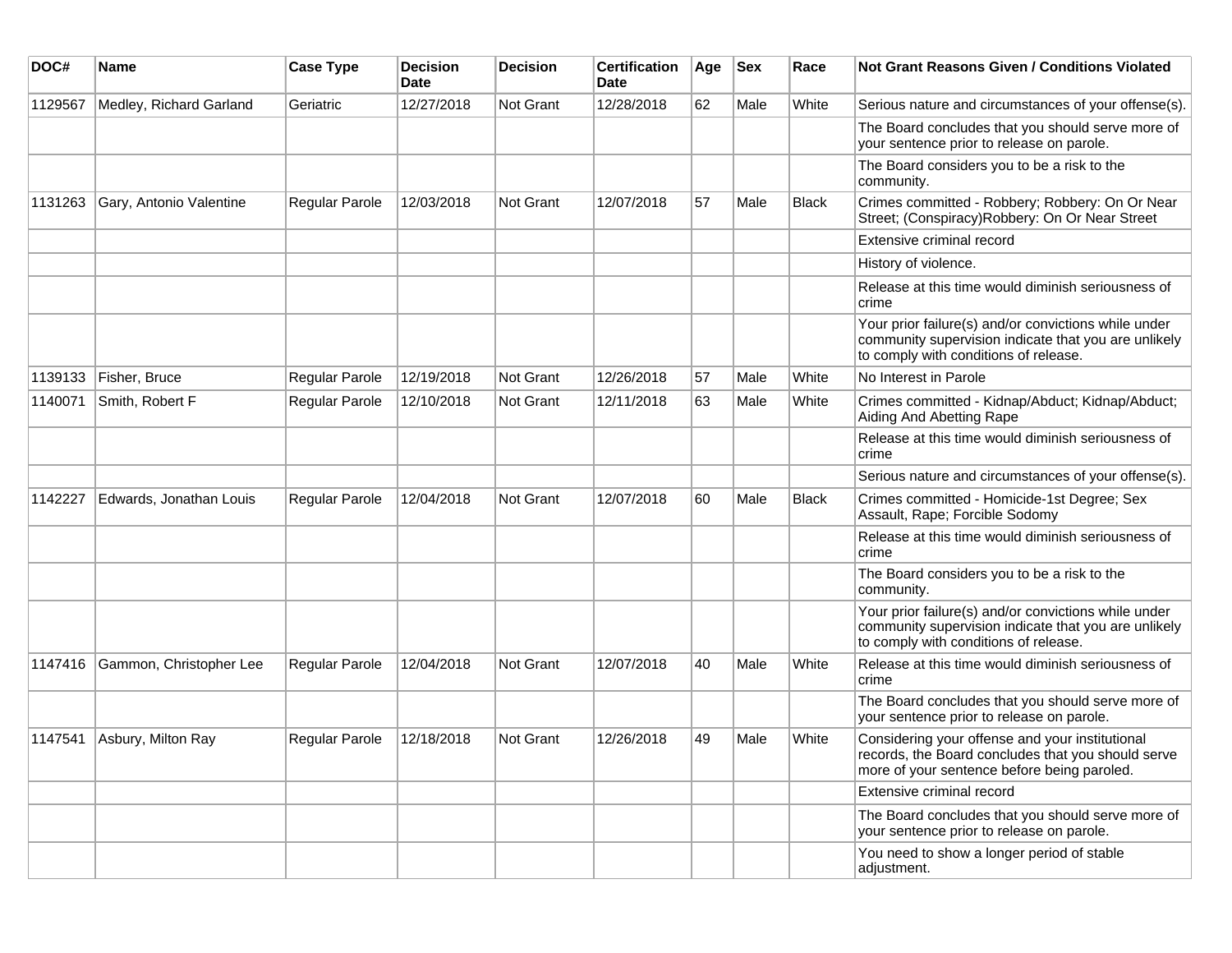| DOC#    | <b>Name</b>              | <b>Case Type</b>    | <b>Decision</b><br>Date | <b>Decision</b> | <b>Certification</b><br>Date | Age | <b>Sex</b> | Race         | Not Grant Reasons Given / Conditions Violated                                                                                                               |
|---------|--------------------------|---------------------|-------------------------|-----------------|------------------------------|-----|------------|--------------|-------------------------------------------------------------------------------------------------------------------------------------------------------------|
| 1147541 | Asbury, Milton Ray       | Regular Parole      | 12/18/2018              | Not Grant       | 12/26/2018                   | 49  | Male       | White        | Your prior failure(s) and/or convictions while under<br>community supervision indicate that you are unlikely<br>to comply with conditions of release.       |
| 1149032 | Mcclure, Charles L       | Regular Parole      | 12/22/2018              | Not Grant       | 12/27/2018                   | 55  | Male       | White        | Crimes committed - Kidnap/Abduct; Kidnap/Abduct;<br>Sex Assault, Rape                                                                                       |
|         |                          |                     |                         |                 |                              |     |            |              | Release at this time would diminish seriousness of<br>crime                                                                                                 |
|         |                          |                     |                         |                 |                              |     |            |              | Serious nature and circumstances of your offense(s).                                                                                                        |
| 1152383 | Harris, Kenneth A        | Regular Parole      | 12/11/2018              | Not Grant       | 12/11/2018                   | 56  | Male       | <b>Black</b> | No Interest in Parole                                                                                                                                       |
| 1153340 | Thomas, B Frank Jr.      | Regular Parole      | 12/05/2018              | Not Grant       | 12/07/2018                   | 60  | Male       | White        | Crimes committed - Homicide-1st Degree                                                                                                                      |
|         |                          |                     |                         |                 |                              |     |            |              | Release at this time would diminish seriousness of<br>crime                                                                                                 |
|         |                          |                     |                         |                 |                              |     |            |              | Serious nature and circumstances of your offense(s).                                                                                                        |
|         |                          |                     |                         |                 |                              |     |            |              | The Board concludes that you should serve more of<br>your sentence prior to release on parole.                                                              |
| 1154279 | Tucker, Tyrone Terrence  | Regular Parole      | 12/22/2018              | Not Grant       | 12/27/2018                   | 53  | Male       | <b>Black</b> | Crimes committed - Abduct-No Ransom Or Asslt;<br>Sex Assault, Rape; Weapon Offense                                                                          |
|         |                          |                     |                         |                 |                              |     |            |              | Release at this time would diminish seriousness of<br>crime                                                                                                 |
|         |                          |                     |                         |                 |                              |     |            |              | Serious nature and circumstances of your offense(s).                                                                                                        |
| 1156061 | Pope, William Thomas     | <b>Board Review</b> | 12/15/2018              | Not Grant       | 12/26/2018                   | 43  | Male       | <b>Black</b> | Crimes committed - Obstruct/Resist: W/<br>Threats/Force; Larc-Grand; Forgery Of Misc Object                                                                 |
|         |                          |                     |                         |                 |                              |     |            |              | History of substance abuse.                                                                                                                                 |
|         |                          |                     |                         |                 |                              |     |            |              | Serious nature and circumstances of your offense(s).                                                                                                        |
|         |                          |                     |                         |                 |                              |     |            |              | You need further participation in institutional work<br>and/or educational programs to indicate your positive<br>progression towards re-entry into society. |
| 1156107 | Wiggins, George W Jr.    | Regular Parole      | 12/04/2018              | Not Grant       | 12/07/2018                   | 45  | Male       | <b>Black</b> | Crimes committed - Homicide-1st Degree; Homicide-<br>Attempted; Breaking And Entering, Armed                                                                |
|         |                          |                     |                         |                 |                              |     |            |              | Release at this time would diminish seriousness of<br>crime                                                                                                 |
|         |                          |                     |                         |                 |                              |     |            |              | The Board concludes that you should serve more of<br>your sentence prior to release on parole.                                                              |
|         |                          |                     |                         |                 |                              |     |            |              | The Board considers you to be a risk to the<br>community.                                                                                                   |
|         |                          |                     |                         |                 |                              |     |            |              | You need further participation in institutional work<br>and/or educational programs to indicate your positive<br>progression towards re-entry into society. |
| 1158013 | Miller, Everett Christop | Regular Parole      | 12/03/2018              | Not Grant       | 12/07/2018                   | 57  | Male       | Black        | History of violence.                                                                                                                                        |
|         |                          |                     |                         |                 |                              |     |            |              | Release at this time would diminish seriousness of<br>crime                                                                                                 |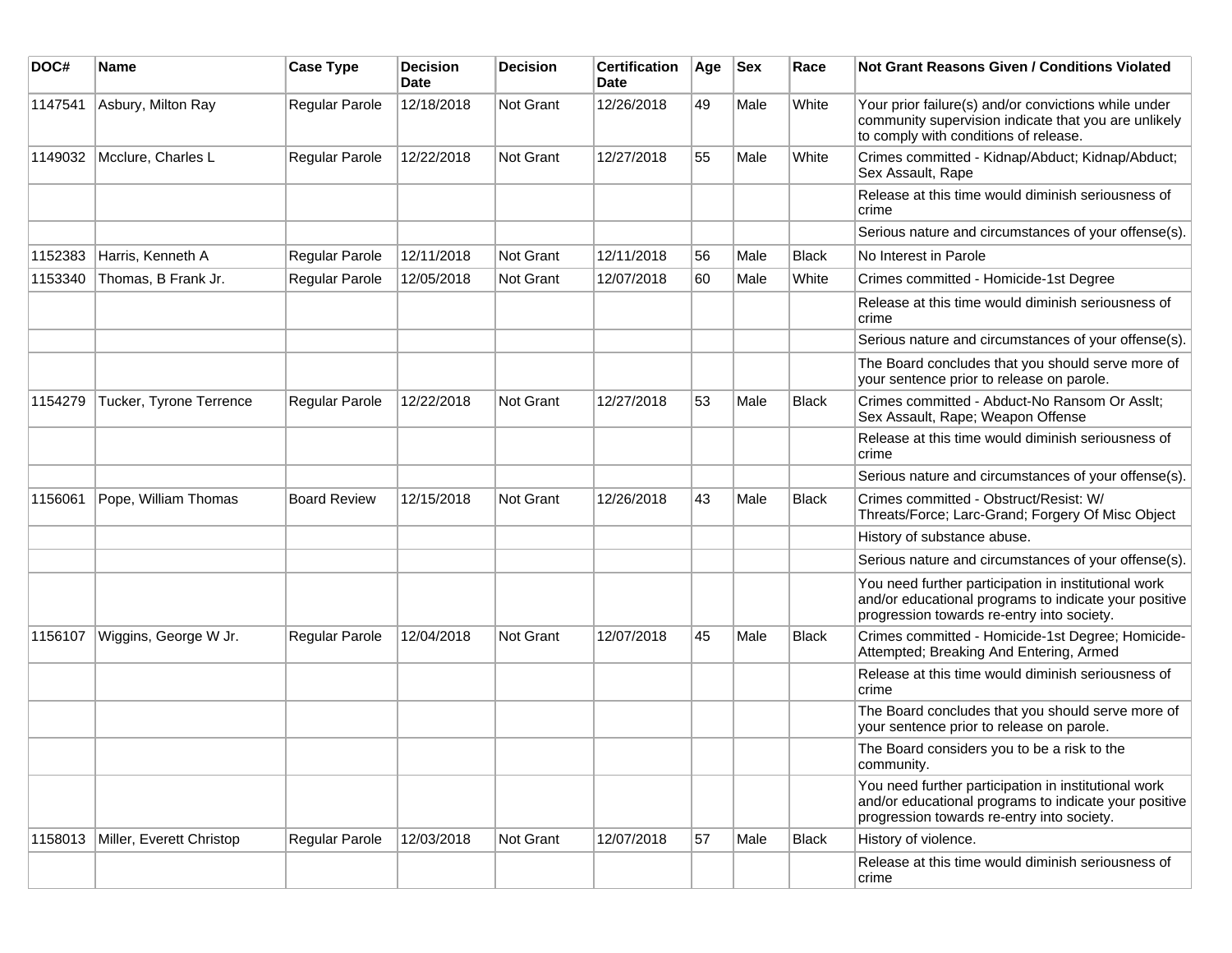| DOC#    | <b>Name</b>                        | <b>Case Type</b>      | <b>Decision</b><br>Date | <b>Decision</b>  | <b>Certification</b><br>Date | Age | <b>Sex</b> | Race         | <b>Not Grant Reasons Given / Conditions Violated</b>                                                                                                 |
|---------|------------------------------------|-----------------------|-------------------------|------------------|------------------------------|-----|------------|--------------|------------------------------------------------------------------------------------------------------------------------------------------------------|
| 1158013 | Miller, Everett Christop           | Regular Parole        | 12/03/2018              | Not Grant        | 12/07/2018                   | 57  | Male       | <b>Black</b> | Serious nature and circumstances of your offense(s).                                                                                                 |
|         |                                    |                       |                         |                  |                              |     |            |              | The Board concludes that you should serve more of<br>your sentence prior to release on parole.                                                       |
| 1159276 | Floyd, Percy                       | Regular Parole        | 12/22/2018              | <b>Not Grant</b> | 12/27/2018                   | 67  | Male       | Black        | History of violence.                                                                                                                                 |
|         |                                    |                       |                         |                  |                              |     |            |              | Release at this time would diminish seriousness of<br>crime                                                                                          |
|         |                                    |                       |                         |                  |                              |     |            |              | Serious nature and circumstances of your offense(s).                                                                                                 |
| 1159919 | Smith, William Ray Jr.             | Regular Parole        | 12/06/2018              | <b>Not Grant</b> | 12/11/2018                   | 45  | Male       | White        | Considering your offense and your institutional<br>records, the Board concludes that you should serve<br>more of your sentence before being paroled. |
|         |                                    |                       |                         |                  |                              |     |            |              | Conviction of a new crime while incarcerated                                                                                                         |
|         |                                    |                       |                         |                  |                              |     |            |              | History of violence.                                                                                                                                 |
|         |                                    |                       |                         |                  |                              |     |            |              | Serious nature and circumstances of your offense(s).                                                                                                 |
|         |                                    |                       |                         |                  |                              |     |            |              | Your record of institutional infractions indicates a<br>disregard for rules and that you are not ready to<br>conform to society.                     |
| 1161578 | Stallings, Ricky R                 | <b>Regular Parole</b> | 12/05/2018              | Not Grant        | 12/07/2018                   | 60  | Male       | <b>Black</b> | Considering your offense and your institutional<br>records, the Board concludes that you should serve<br>more of your sentence before being paroled. |
|         |                                    |                       |                         |                  |                              |     |            |              | Crimes committed - Homicide-1st Degree                                                                                                               |
|         |                                    |                       |                         |                  |                              |     |            |              | Release at this time would diminish seriousness of<br>crime                                                                                          |
|         |                                    |                       |                         |                  |                              |     |            |              | Your record of institutional infractions indicates a<br>disregard for rules and that you are not ready to<br>conform to society.                     |
| 1167151 | Gore, Joseph Ronald                | Regular Parole        | 12/10/2018              | <b>Not Grant</b> | 12/11/2018                   | 59  | Male       | <b>Black</b> | Considering your offense and your institutional<br>records, the Board concludes that you should serve<br>more of your sentence before being paroled. |
|         |                                    |                       |                         |                  |                              |     |            |              | Extensive criminal record                                                                                                                            |
|         |                                    |                       |                         |                  |                              |     |            |              | History of violence.                                                                                                                                 |
|         |                                    |                       |                         |                  |                              |     |            |              | Release at this time would diminish seriousness of<br>crime                                                                                          |
|         |                                    |                       |                         |                  |                              |     |            |              | Serious nature and circumstances of your offense(s).                                                                                                 |
|         | 1170881 Fletcher, Winfred          | Regular Parole        | 12/27/2018              | Not Grant        | 12/28/2018                   | 63  | Male       | Black        | No Interest in Parole                                                                                                                                |
| 1175807 | Shabazz, Muwakkil Seifullah<br>Bey | Regular Parole        | 12/05/2018              | Not Grant        | 12/07/2018                   | 53  | Male       | <b>Black</b> | Extensive criminal record                                                                                                                            |
|         |                                    |                       |                         |                  |                              |     |            |              | Release at this time would diminish seriousness of<br>crime                                                                                          |
|         |                                    |                       |                         |                  |                              |     |            |              | Serious nature and circumstances of your offense(s).                                                                                                 |
| 1180466 | Johnson, Dejoun Rejail             | Regular Parole        | 12/20/2018              | Not Grant        | 12/26/2018                   | 55  | Male       | Black        | No Interest in Parole                                                                                                                                |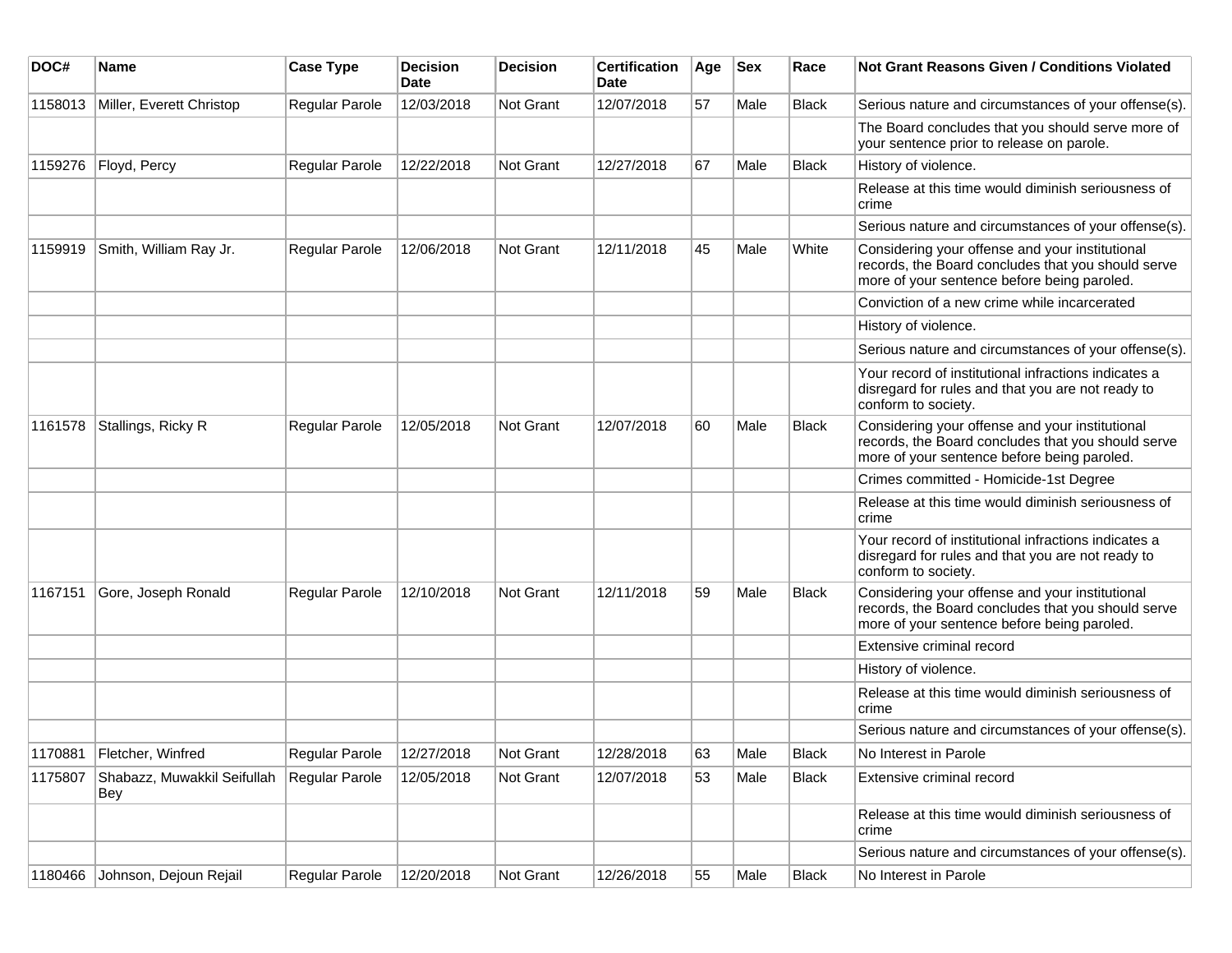| DOC#    | Name                    | <b>Case Type</b>     | <b>Decision</b><br><b>Date</b> | <b>Decision</b> | <b>Certification</b><br>Date | Age | <b>Sex</b> | Race         | Not Grant Reasons Given / Conditions Violated                                                                                                               |
|---------|-------------------------|----------------------|--------------------------------|-----------------|------------------------------|-----|------------|--------------|-------------------------------------------------------------------------------------------------------------------------------------------------------------|
| 1181488 | Bresco, Thomas Andrew   | Geriatric            | 12/15/2018                     | Not Grant       | 12/26/2018                   | 60  | Male       | White        | Crimes committed - Kidnap/Abduct; Kidnap/Abduct;<br>Sex Assault, Rape                                                                                       |
|         |                         |                      |                                |                 |                              |     |            |              | Release at this time would diminish seriousness of<br>crime                                                                                                 |
|         |                         |                      |                                |                 |                              |     |            |              | Serious nature and circumstances of your offense(s).                                                                                                        |
|         |                         |                      |                                |                 |                              |     |            |              | The Board concludes that you should serve more of<br>your sentence prior to release on parole.                                                              |
|         |                         |                      |                                |                 |                              |     |            |              | The Board considers you to be a risk to the<br>community.                                                                                                   |
| 1182395 | Martinez, Ruben E       | Geriatric            | 11/29/2018                     | Not Grant       | 12/03/2018                   | 62  | Male       | <b>Black</b> | Extensive criminal record                                                                                                                                   |
|         |                         |                      |                                |                 |                              |     |            |              | History of substance abuse.                                                                                                                                 |
|         |                         |                      |                                |                 |                              |     |            |              | History of violence.                                                                                                                                        |
|         |                         |                      |                                |                 |                              |     |            |              | Release at this time would diminish seriousness of<br>crime                                                                                                 |
|         |                         |                      |                                |                 |                              |     |            |              | Your prior failure(s) and/or convictions while under<br>community supervision indicate that you are unlikely<br>to comply with conditions of release.       |
| 1197415 | Phillips, James Ralph   | Geriatric            | 12/19/2018                     | Not Grant       | 12/19/2018                   | 66  | Male       | White        | Crimes committed - Murder: 1st Degree; Assault:<br>Malicious, Victim Severely Injured; Firearm: Use In<br>Commission Of Felony, 1st Off                     |
|         |                         |                      |                                |                 |                              |     |            |              | Release at this time would diminish seriousness of<br>crime                                                                                                 |
|         |                         |                      |                                |                 |                              |     |            |              | Serious nature and circumstances of your offense(s).                                                                                                        |
|         |                         |                      |                                |                 |                              |     |            |              | You need further participation in institutional work<br>and/or educational programs to indicate your positive<br>progression towards re-entry into society. |
| 1431085 | Null, Michael Eugene    | Geriatric            | 11/30/2018                     | Not Grant       | 12/03/2018                   | 73  | Male       | White        | Crimes committed - Murder: 1st Degree; Grand<br>Larceny: Firearm, Not From A Person; Grand<br>Larceny: >= \$200 Not From A Person                           |
|         |                         |                      |                                |                 |                              |     |            |              | Release at this time would diminish seriousness of<br>crime                                                                                                 |
|         |                         |                      |                                |                 |                              |     |            |              | Serious nature and circumstances of your offense(s).                                                                                                        |
| 1006438 | Dozier, Young Leotis    | Violation<br>Hearing | 12/04/2018                     | Revoke          | 12/06/2018                   | 42  | Male       | Black        |                                                                                                                                                             |
|         |                         |                      |                                |                 |                              |     |            |              | 01. I will obey all Federal, State and local laws and<br>ordinances.                                                                                        |
| 1020792 | Jones, Johnnie Nell Jr. | Violation<br>Hearing | 12/21/2018                     | Revoke          | 12/26/2018                   | 61  | Male       | Black        |                                                                                                                                                             |
|         |                         |                      |                                |                 |                              |     |            |              | 01. I will obey all Federal, State and local laws and<br>ordinances.                                                                                        |
| 1023790 | Washington, Elvis Quinn | Violation<br>Hearing | 10/26/2018                     | Revoke          | 12/07/2018                   | 61  | Male       | Black        |                                                                                                                                                             |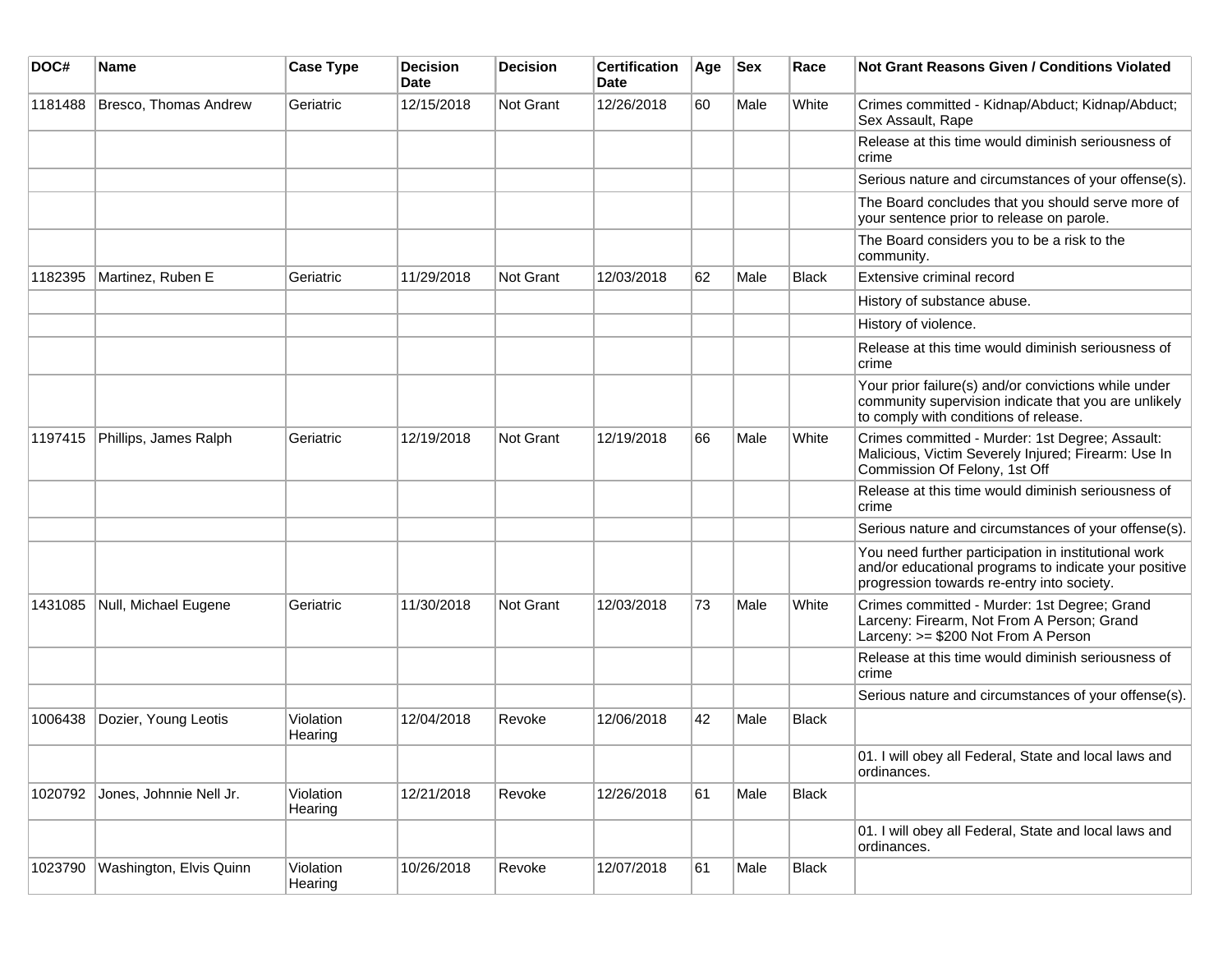| DOC#    | <b>Name</b>                 | <b>Case Type</b>     | <b>Decision</b><br><b>Date</b> | <b>Decision</b> | <b>Certification</b><br>Date | Age | <b>Sex</b> | Race  | Not Grant Reasons Given / Conditions Violated                                                                                                                                                                                                                                                |
|---------|-----------------------------|----------------------|--------------------------------|-----------------|------------------------------|-----|------------|-------|----------------------------------------------------------------------------------------------------------------------------------------------------------------------------------------------------------------------------------------------------------------------------------------------|
| 1023790 | Washington, Elvis Quinn     | Violation<br>Hearing | 10/26/2018                     | Revoke          | 12/07/2018                   | 61  | Male       | Black | 06. I will follow the Probation and Parole Officer's<br>instructions and will be truthful, cooperative, and<br>report as instructed.                                                                                                                                                         |
|         |                             |                      |                                |                 |                              |     |            |       | 13. I will comply with Global Positioning by Satellite<br>or other technical monitoring requirements and pay<br>any associated fees on an ability to pay basis as<br>directed by my Probation and Parole Officer.                                                                            |
| 1038377 | <b>Byland, Timothy Reed</b> | Violation<br>Hearing | 11/20/2018                     | Revoke          | 12/07/2018                   | 55  | Male       | White |                                                                                                                                                                                                                                                                                              |
|         |                             |                      |                                |                 |                              |     |            |       | 06. I will follow the Probation and Parole Officer's<br>instructions and will be truthful, cooperative, and<br>report as instructed.                                                                                                                                                         |
| 1080817 | Reid, Shorron Dontray       | Violation<br>Hearing | 12/26/2018                     | Revoke          | 12/28/2018                   | 37  | Male       | Black |                                                                                                                                                                                                                                                                                              |
|         |                             |                      |                                |                 |                              |     |            |       | 06. I will follow the Probation and Parole Officer's<br>instructions and will be truthful, cooperative, and<br>report as instructed.                                                                                                                                                         |
|         |                             |                      |                                |                 |                              |     |            |       | 08. I will not unlawfully use, possess or distribute<br>controlled substances or related paraphernalia.                                                                                                                                                                                      |
| 1089718 | Alston, Larry Demetri       | Violation<br>Hearing | 12/16/2018                     | Revoke          | 12/17/2018                   | 54  | Male       | Black |                                                                                                                                                                                                                                                                                              |
|         |                             |                      |                                |                 |                              |     |            |       | 08. I will not unlawfully use, possess or distribute<br>controlled substances or related paraphernalia.                                                                                                                                                                                      |
| 1093885 | Woods, Willie Aldean Jr.    | Violation<br>Hearing | 11/09/2018                     | Revoke          | 12/07/2018                   | 52  | Male       | Black |                                                                                                                                                                                                                                                                                              |
|         |                             |                      |                                |                 |                              |     |            |       | 02. I will report any arrest, including traffic tickets,<br>within 3 days to the Probation and Parole Officer.                                                                                                                                                                               |
|         |                             |                      |                                |                 |                              |     |            |       | 06. I will follow the Probation and Parole Officer's<br>instructions and will be truthful, cooperative, and<br>report as instructed.                                                                                                                                                         |
|         |                             |                      |                                |                 |                              |     |            |       | 10. I will not change my residence without the<br>permission of the Probation and Parole Officer. I will<br>not leave the State of Virginia or travel outside of a<br>designated area without permission of the Probation<br>and Parole Officer.                                             |
|         |                             |                      |                                |                 |                              |     |            |       | 11. I will not abscond from supervision. I understand<br>I will be considered an absconder when my<br>whereabouts are no longer known to my supervising<br>officer. I freely, voluntarily and intelligently waive<br>any right I may have to extradition if arrested outside<br>of Virginia. |
| 1123006 | Brown, Robert Lewis         | Violation<br>Hearing | 11/06/2018                     | Revoke          | 12/07/2018                   | 51  | Male       | Black |                                                                                                                                                                                                                                                                                              |
|         |                             |                      |                                |                 |                              |     |            |       | 01. I will obey all Federal, State and local laws and<br>ordinances.                                                                                                                                                                                                                         |